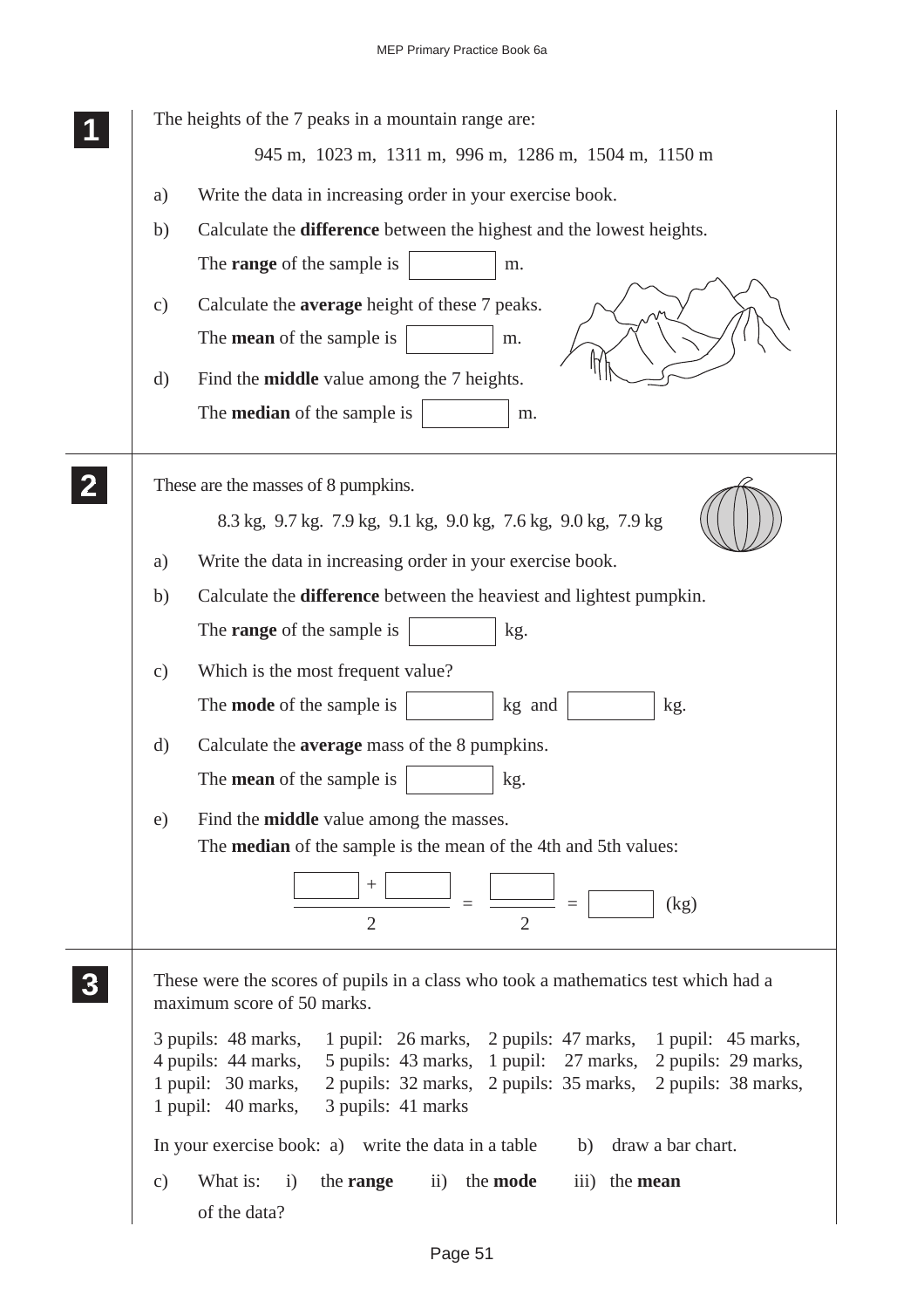**<sup>11</sup>** In a parachute target jumping competiton, each competitor makes 8 jumps.

The target is a circle with radius 16 cm. The scores range from 0 cm to 16 cm, depending on how far away from the centre of the target circle the parachutist lands. If the parachutist misses the target completely, the lowest score they can get is 16 cm.



In a survey about television programmes, a quarter of the people questioned preferred nature programmes, an eighth preferred science programmes, 3 eighths preferred romantic films, an eighth preferred sports events and 40 people preferred game shows.

- a) Draw a pie chart to show the data.
- b) What part of the number of people questioned preferred game shows?
- c) How many people were questioned in the survey?
- d) How many people preferred each of the first 4 types of programmes?

The tables show the times when the sun rose and set in a certain place on the 21st day of each month over one year.

| Date                    |       | 21 Jan 21 Feb 21 Mar 21 Apr 21 May 21 Jun |       |                       |       |
|-------------------------|-------|-------------------------------------------|-------|-----------------------|-------|
| Sunrise                 |       | $07:23 \cdot 06:41 \cdot 05:46$           |       | $04:45 \;   \; 04:02$ | 03:46 |
| Sunset                  | 16:28 | $\mid$ 17:16   17:57                      | 18.41 | 19:21                 | 19:45 |
| Day-time $\leftarrow$   |       |                                           |       |                       |       |
| Night-time $\mathbb{D}$ |       |                                           |       |                       |       |

a) Complete the tables to show the hours of daylight and darkness on each day.

|  | 21 Jul 21 Aug 21 Sep 21 Oct 21 Nov 21 Dec       |  |              |    |
|--|-------------------------------------------------|--|--------------|----|
|  | $04:08$   04:47   05:29   06:10   06:57   07:29 |  |              | ii |
|  | $19:33$   18:47   17:45   16:46   16:02   15:55 |  | $\epsilon$ ) | C  |
|  |                                                 |  |              | O. |

- b) Make a graph to show the hours of daylight.
- c) Calculate the **mean** of the daylight hours.
- alculate the **range** of:
	- the day-time hours
	- i) the night-time hours.

alculate the **median** f the daytime hours.

**1 11**

**2 22 22**

> Date Sunrise Sunset

Day-time  $\pm$ Night-time  $\sum$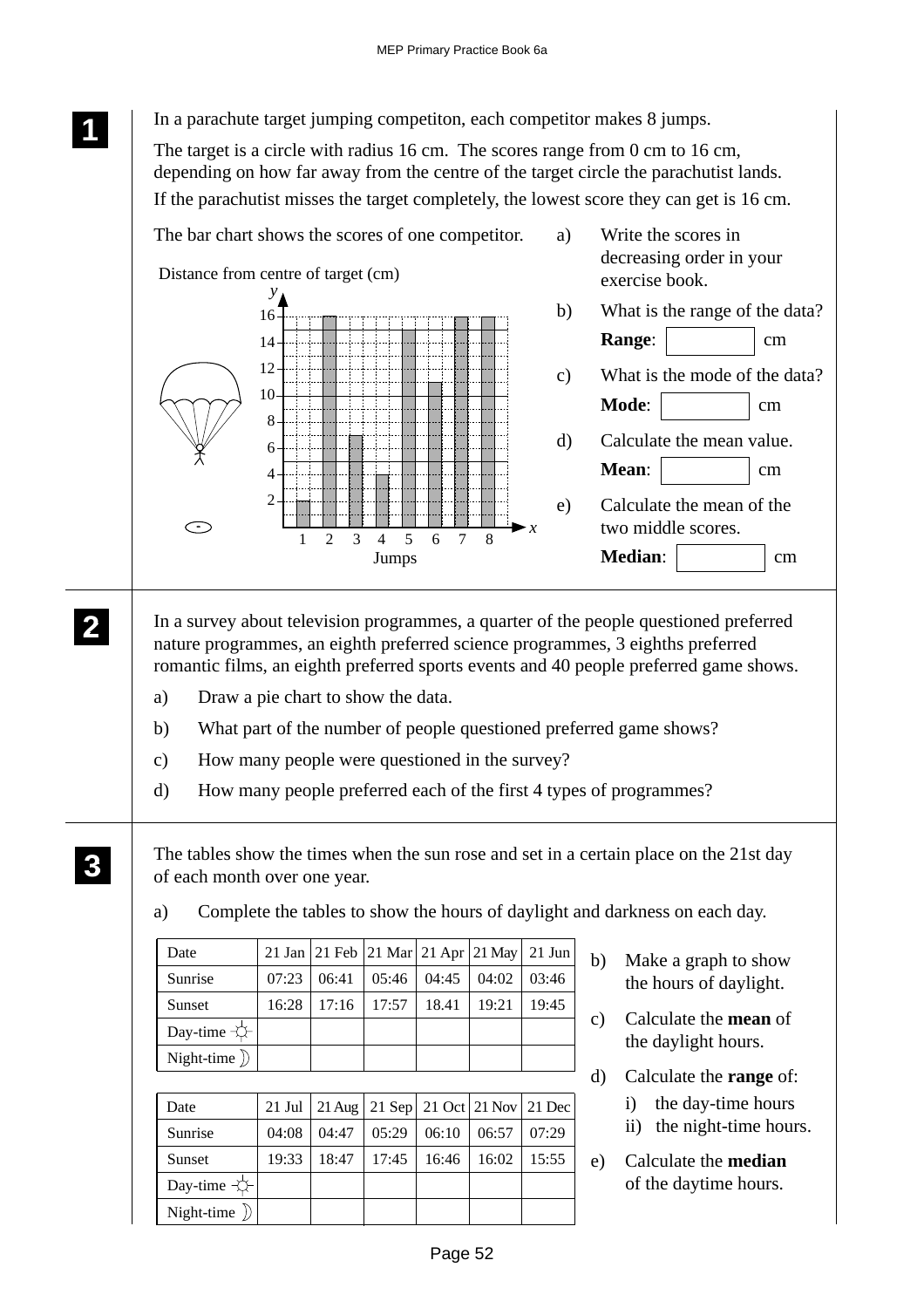The **pictogram** shows the number of weddings in a certain city over one year.

**1 11 11** a) Write the actual numbers in the table.  $\heartsuit$  = 500 weddings  $O O O O$ January February  $\bigcap$ March <u>V</u>  $\bigcirc$  $\bigcirc$  $\binom{1}{2}$ April  $\bigcap$ May June V C July August September **October** November December  $QQ$ b) Calculate in your exercise book the **range** of the monthly data. c) Calculate in your exercise book the **average** number of weddings per month. **2 22** The bar chart shows how many times this spinner stopped on **22** 3 1 1, 2, 3, 4 and 5. Frequency 2 4 100 123456789 5 Work in your exercise book. 1 a) Calculate the **range** of the data.  $\overline{2}$ 3 b) What is the **mode** of the data? 4 c) Calculate the **relative frequency** of each outcome. 5 d) Calculate the **mean** of the data. Outcome **3 33** In this graph, you can see 6 connecting **33 33** pairs of numbers.  $10$ a) Make up a problem about these pairs of numbers so that the graph 8 represents appropriate data and 6 frequencies. Label the axes. 4 Write the problem in your exercise book. 2 b) Calculate in your exercise book: i) the **range** of the data 0 1 2 3 4 5 6 7 8 9 10 ii) the **mode** of the data iii) the **mean** of the data.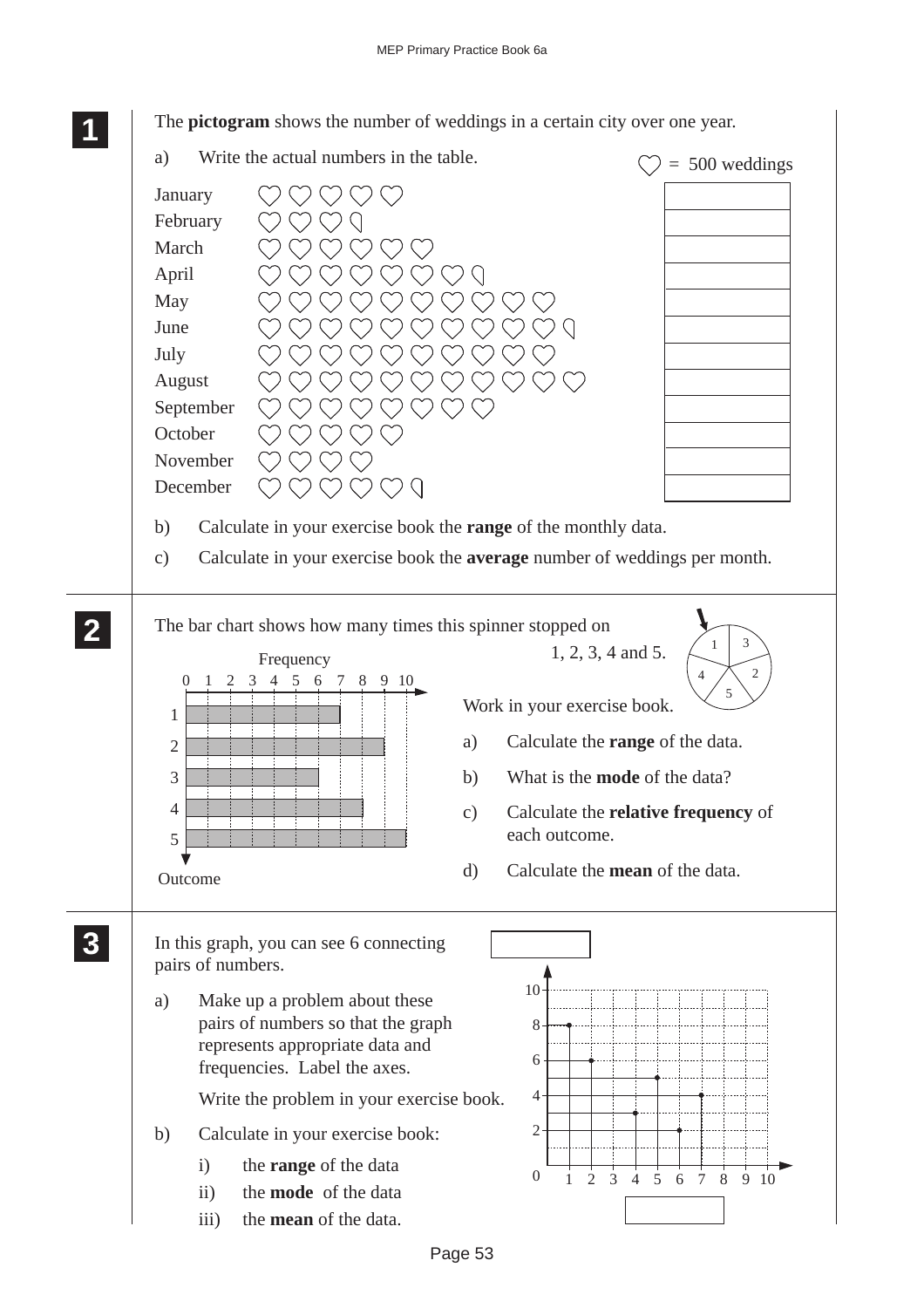The table shows some data from an international project on attainment in mathematics.

**1 11 11**

The table shows the **mean scores** on a test out of *140 marks* achieved by the pupils in 10 project schools in one of the countries in the project.

| a)<br>b)      | School mean score<br>Number of pupils                                                                                                                                                                                                                                      |                                                                              | B                                         | $\mathsf{C}$ | D   | E  | $\mathbf{F}$ | G  | H                                  | I  | J                                      |                        |
|---------------|----------------------------------------------------------------------------------------------------------------------------------------------------------------------------------------------------------------------------------------------------------------------------|------------------------------------------------------------------------------|-------------------------------------------|--------------|-----|----|--------------|----|------------------------------------|----|----------------------------------------|------------------------|
|               |                                                                                                                                                                                                                                                                            | 89                                                                           | 94                                        | 80           | 107 | 95 | 117          | 87 | 77                                 | 90 | 85                                     |                        |
|               |                                                                                                                                                                                                                                                                            | 58                                                                           | 75                                        | 32           | 70  | 93 | 75           | 34 | 9                                  | 10 | 18                                     |                        |
|               |                                                                                                                                                                                                                                                                            |                                                                              |                                           |              |     |    |              |    |                                    |    |                                        |                        |
|               | Calculate the difference between the highest and lowest means.                                                                                                                                                                                                             |                                                                              |                                           |              |     |    |              |    |                                    |    |                                        |                        |
|               | What is the <b>average</b> of the school means (as if an equal number of pupils did the<br>test in each school)?                                                                                                                                                           |                                                                              |                                           |              |     |    |              |    |                                    |    |                                        |                        |
| $\mathbf{c})$ | How many pupils did the test in this country?                                                                                                                                                                                                                              |                                                                              |                                           |              |     |    |              |    |                                    |    |                                        |                        |
| d)            | Calculate the <b>mean score</b> for the country, taking the number of children in each<br>school into consideration.                                                                                                                                                       |                                                                              |                                           |              |     |    |              |    |                                    |    |                                        |                        |
|               | John spun this spinner several times. He wrote down the number<br>it stopped at each time. This is what he wrote.                                                                                                                                                          | $0, 2, -3, -1, 2, 1, -2, 0, -2, 0, 2,$<br>$2, -3, -1, 1, 2, 0, -3, -2, 2, 1$ |                                           |              |     |    |              |    |                                    |    | $-3$<br>$\mathbf{1}$<br>$-1$           | $\overline{2}$<br>$-2$ |
|               |                                                                                                                                                                                                                                                                            |                                                                              |                                           |              |     |    |              |    |                                    |    |                                        | $\overline{0}$         |
| a)            | Write the data in increasing order in your exercise book.                                                                                                                                                                                                                  |                                                                              |                                           |              |     |    |              |    |                                    |    |                                        |                        |
| b)            | Calculate the <b>range</b> of the data.                                                                                                                                                                                                                                    |                                                                              |                                           |              | c)  |    |              |    |                                    |    | What is the <b>mode</b> of the data?   |                        |
| $\mathbf{d}$  | Calculate the <b>mean</b> of the data.                                                                                                                                                                                                                                     |                                                                              |                                           |              | e)  |    |              |    |                                    |    | What is the <b>median</b> of the data? |                        |
|               | A river flowed through a city and on the wall of a certain bridge was marked the water<br>levels of the river. The zero mark was set at 113 m above sea level.<br>The level of the river was measured each week and the data are shown in the table.<br>River level $(cm)$ | 265                                                                          | 183                                       | 95           |     | 36 | $-110$       |    |                                    |    | $-280$   $-196$   $-72$                |                        |
|               | Height above<br>sea level (m)                                                                                                                                                                                                                                              |                                                                              |                                           |              |     |    |              |    |                                    |    |                                        |                        |
|               | Calculate the heights (rounded if necessary) above sea level. Complete the table.                                                                                                                                                                                          |                                                                              |                                           |              |     |    |              |    |                                    |    |                                        |                        |
|               |                                                                                                                                                                                                                                                                            |                                                                              |                                           |              |     |    |              |    |                                    |    |                                        |                        |
|               | Write the river levels in order in your exercise book.                                                                                                                                                                                                                     |                                                                              | Calculate: i) the <b>mean</b> of the data |              |     |    |              |    | ii) the <b>median</b> of the data. |    |                                        |                        |
| a)<br>b)      |                                                                                                                                                                                                                                                                            |                                                                              |                                           |              |     |    |              |    |                                    |    |                                        |                        |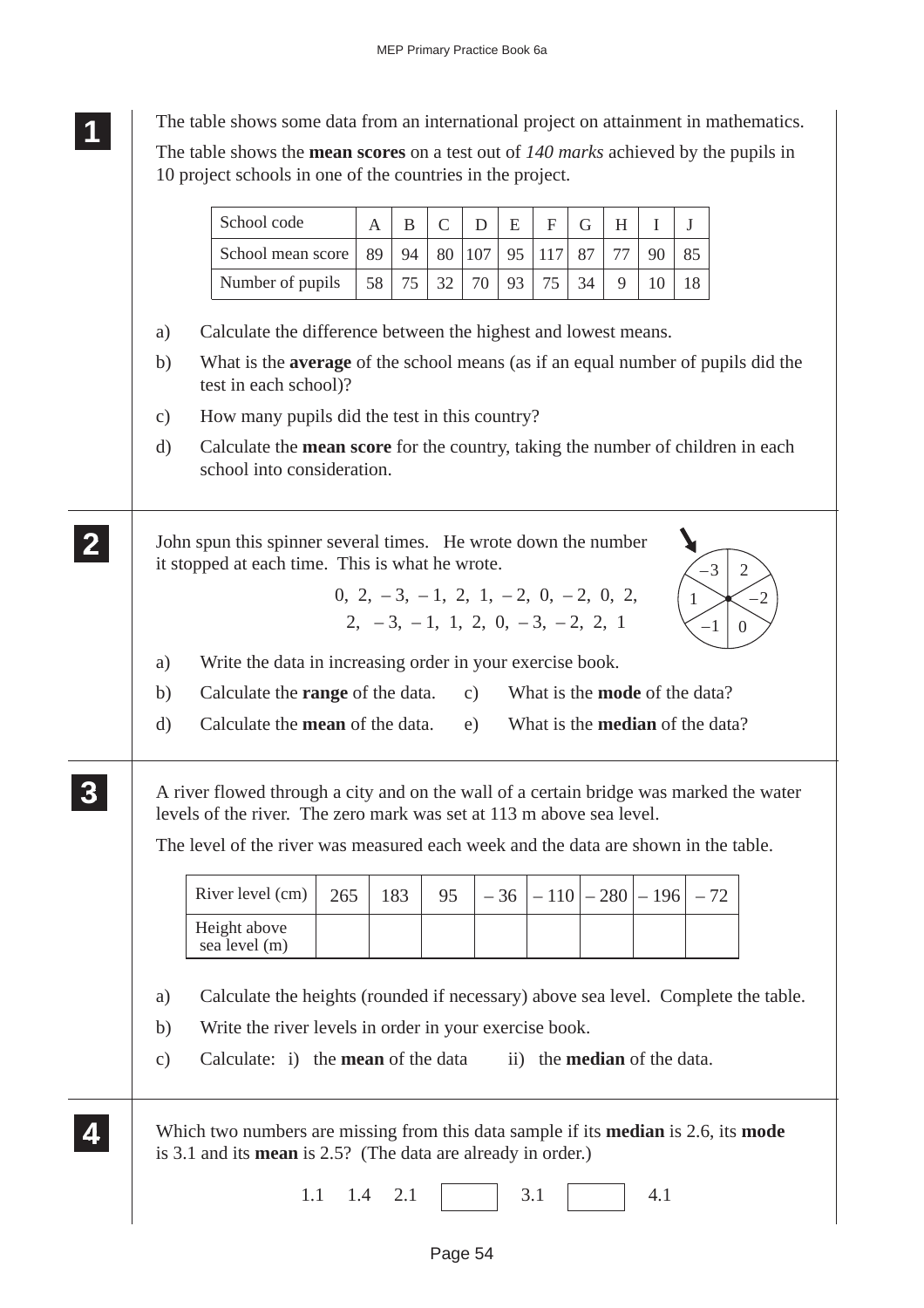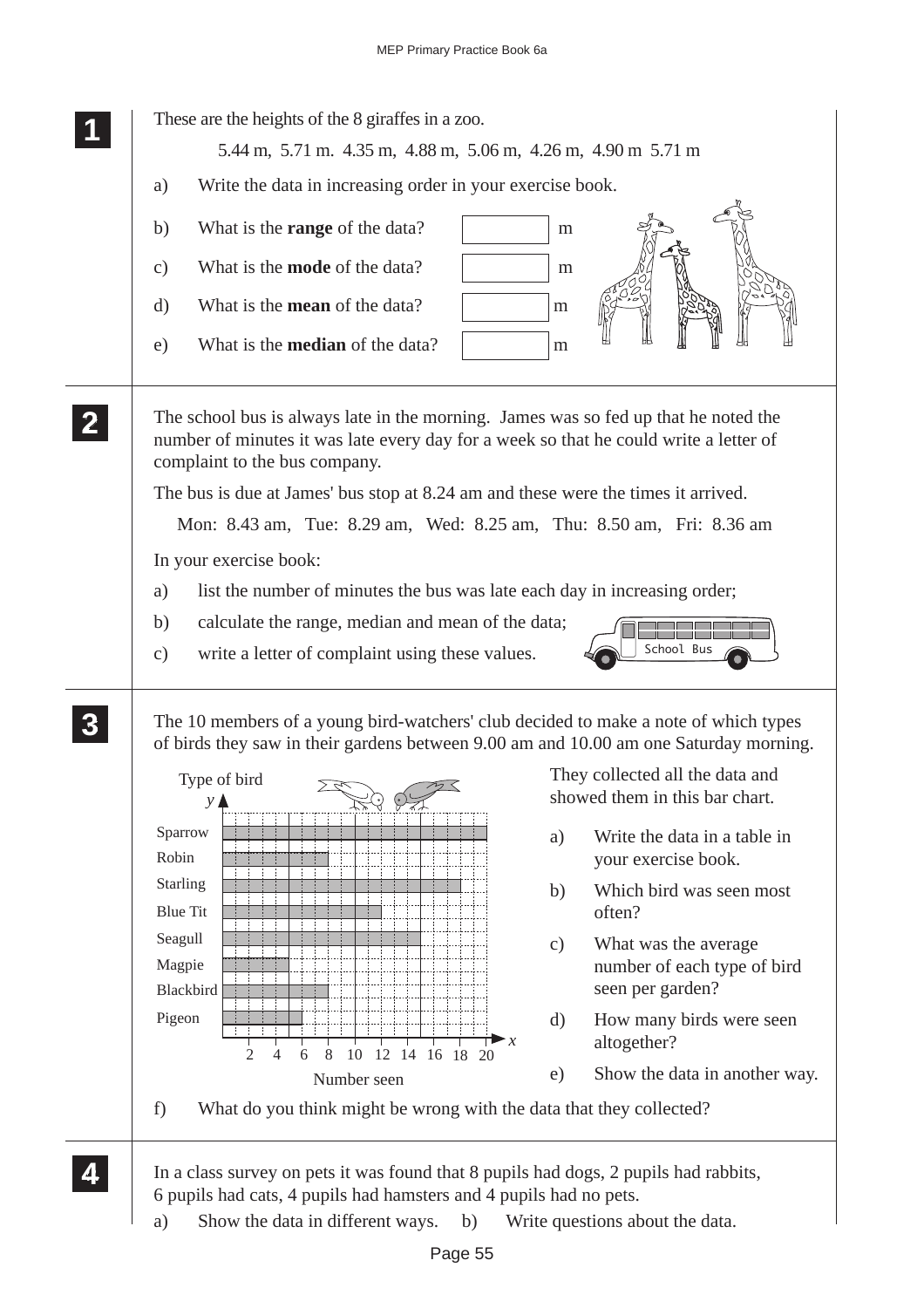|               | A bag contains 3 <i>red</i> and 5 <i>green</i> marbles.                                                                                                                                                                                                |                               |
|---------------|--------------------------------------------------------------------------------------------------------------------------------------------------------------------------------------------------------------------------------------------------------|-------------------------------|
|               | If you took out a marble with your eyes closed, what chance would you<br>give to each of these outcomes? Join each outcome to the appropriate<br>level of chance.                                                                                      | Certain                       |
| a)            | The marble taken out is red.                                                                                                                                                                                                                           |                               |
| b)            | The marble taken out is <i>green</i> .                                                                                                                                                                                                                 | Likely                        |
| $\mathbf{c})$ | The marble taken out is <i>red</i> and <i>green</i> .                                                                                                                                                                                                  |                               |
| $\rm d)$      | The marble taken out is <b>not</b> green.                                                                                                                                                                                                              |                               |
| e)            | If you take out a marble, put it back again, then take out a<br>second marble, both marbles will be red.                                                                                                                                               | Unlikely                      |
| f)            | The marble taken out is <i>red</i> or <i>green</i> .                                                                                                                                                                                                   | Impossible                    |
|               | Join each outcome to the matching level of chance.                                                                                                                                                                                                     |                               |
| a)            | In the year 2012, there will be a 29th of February.                                                                                                                                                                                                    |                               |
| b)            | If a fair dice is thrown, it will land with 5.2 facing up.                                                                                                                                                                                             | Certain                       |
| $\mathbf{c})$ | If a fair coin is flipped it will land with a tail facing up.                                                                                                                                                                                          | Likely                        |
| $\rm d)$      | If a fair coin is flipped it will not land with a tail facing up.                                                                                                                                                                                      |                               |
| e)            | If a fair dice is thrown it will <b>not</b> land with an even<br>number facing up.                                                                                                                                                                     | Equally likely<br>as unlikely |
| f)            | If we took 7 marbles from a bag of 6 <i>red</i> and 3 <i>blue</i> marbles,<br>at least one of the 7 would be red.                                                                                                                                      | Unlikely                      |
| g)            | Next year, twice as many girls as boys will be born.                                                                                                                                                                                                   | Impossible                    |
| a)            | In a summer camp, 4 Polish children, 4 Hungarian children and 2 Scottish children<br>have formed a friendly group. They are going on a boat trip and get on board the boat<br>in a random order.<br>Join each outcome to the matching level of chance. | Certain                       |
|               | The first 5 children to get on board are Polish.<br>$\mathbf{i}$<br>The last child to get on board is Polish or<br>$\rm ii)$                                                                                                                           | Likely                        |
|               | Hungarian or Scottish.                                                                                                                                                                                                                                 | Equally likely                |
|               | The first child to get on board is Scottish.<br>$\overline{iii}$                                                                                                                                                                                       | as unlikely                   |
|               | The first 4 children to get on board are Polish,<br>iv)<br>Hungarian, Polish and Scottish in that order.                                                                                                                                               | Unlikely                      |
|               | The first child to get on board is Hungarian.<br>V)                                                                                                                                                                                                    | Impossible                    |
| b)            | What part of the group is Scottish?<br>$\mathbf{i}$                                                                                                                                                                                                    |                               |
|               | What chance is there that the first child on board is Scottish?<br>$\rm ii)$                                                                                                                                                                           |                               |
|               | iii)<br>What is the probability of the first child on board being Polish or<br>Hungarian?                                                                                                                                                              |                               |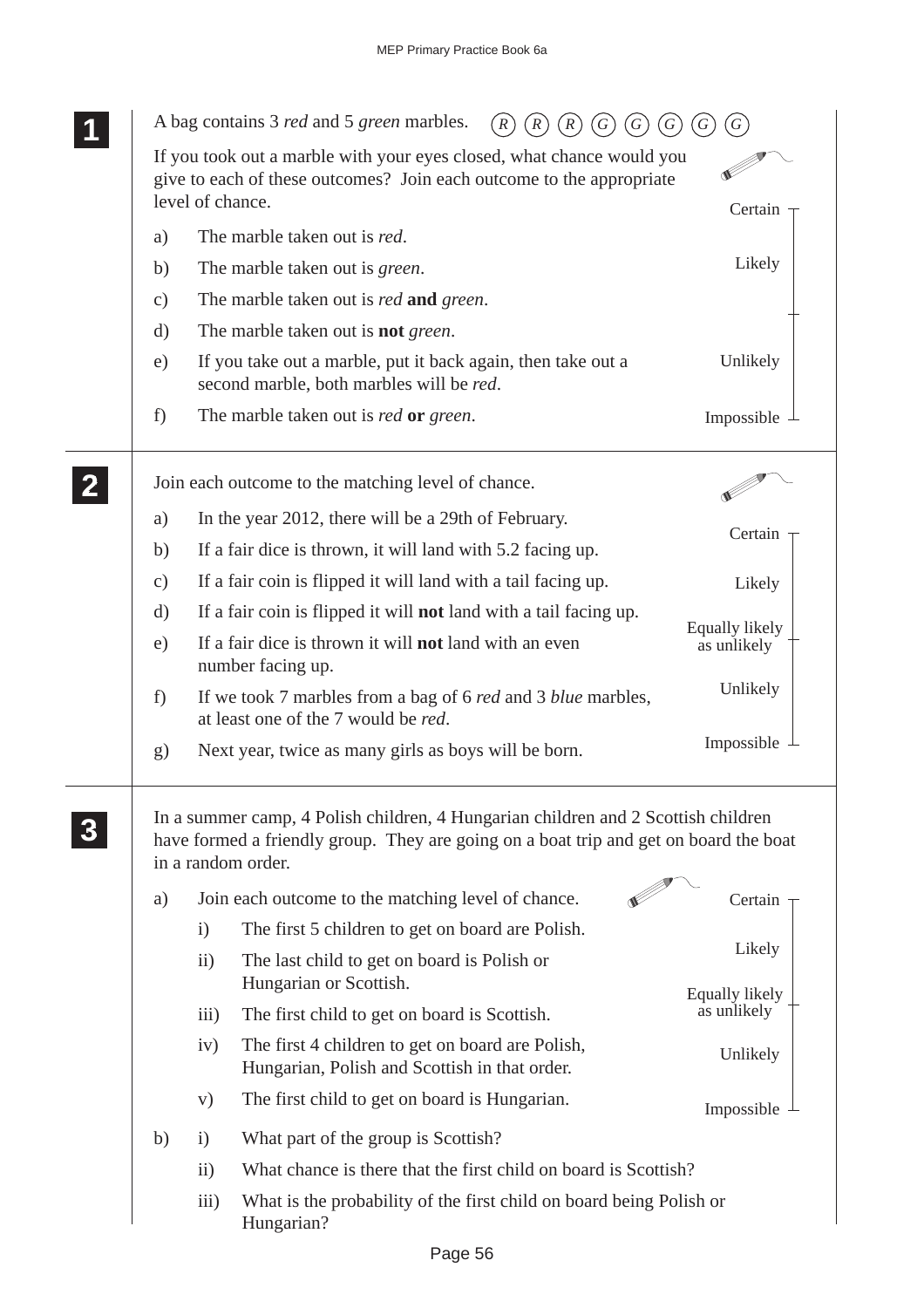**1 11 11** a) Throw a fair dice **60** times. Keep a tally of the outcomes. Write the **frequency** in the table and calculate the **relative frequency** of each outcome.

|               | <b>Outcome</b>                                                                 |            | Tally of 60 throws                                                         |                     | Frequency | <b>Relative Frequency</b>                                                                                    |
|---------------|--------------------------------------------------------------------------------|------------|----------------------------------------------------------------------------|---------------------|-----------|--------------------------------------------------------------------------------------------------------------|
|               | $\bullet$                                                                      |            |                                                                            |                     |           |                                                                                                              |
|               | $\bullet$                                                                      |            |                                                                            |                     |           |                                                                                                              |
|               | $\ddot{\cdot}$                                                                 |            |                                                                            |                     |           |                                                                                                              |
|               | $\begin{array}{ c } \hline \bullet & \bullet \\ \bullet & \bullet \end{array}$ |            |                                                                            |                     |           |                                                                                                              |
|               | $\ddot{\cdot}$                                                                 |            |                                                                            |                     |           |                                                                                                              |
|               | $\ddot{\cdot}$                                                                 |            |                                                                            |                     |           |                                                                                                              |
|               |                                                                                |            |                                                                            |                     | $n = 60$  |                                                                                                              |
| b)            |                                                                                |            |                                                                            |                     |           | Collect the data for the class and calculate the relative frequencies in your exercise                       |
|               |                                                                                |            | book. Write a sentence about what you notice.                              |                     |           |                                                                                                              |
|               |                                                                                |            |                                                                            |                     |           |                                                                                                              |
|               |                                                                                |            | the appropriate place below the probability scale.                         |                     |           | What chance do you think each of these outcomes has of happening? Write its letter at                        |
| $A$ :         |                                                                                |            |                                                                            |                     |           |                                                                                                              |
| B:            |                                                                                |            | When you throw a fair dice the score will <b>not</b> be less than 3.       |                     |           | If a card is picked at random from a full pack of playing cards, it will be a heart.                         |
| C:            |                                                                                |            | The next baby born in your local hospital will be a girl.                  |                     |           |                                                                                                              |
| $D$ :         |                                                                                |            |                                                                            |                     |           | A card picked at random from a pack of playing cards will be black or red.                                   |
|               |                                                                                |            |                                                                            |                     |           |                                                                                                              |
|               |                                                                                |            | The next Olympic Games will be held in 2007.                               |                     |           |                                                                                                              |
|               |                                                                                | Impossible | Equal chance of happening                                                  | as of not happening | Certain   |                                                                                                              |
| E:            | $\Omega$                                                                       |            |                                                                            | 0.5                 |           |                                                                                                              |
|               |                                                                                |            |                                                                            |                     |           |                                                                                                              |
|               |                                                                                |            |                                                                            |                     |           |                                                                                                              |
|               |                                                                                |            |                                                                            |                     |           |                                                                                                              |
|               | $\Omega$                                                                       |            |                                                                            | 0.5                 |           |                                                                                                              |
| a)            | Which outcome is:                                                              |            | $\mathbf{i}$                                                               | certain to happen   |           | This <b>probability scale</b> shows the probabilities of 6 outcomes: A, B, C, D, E and F.<br>iii) impossible |
|               | $\overline{iii}$ )                                                             |            | the <b>most unlikely</b> to happen but is not impossible?                  |                     |           |                                                                                                              |
| b)            |                                                                                |            | Which outcomes are <b>more likely than C</b> to happen? $\ldots$           |                     |           |                                                                                                              |
| $\mathbf{c})$ |                                                                                |            | Which outcome is the <b>least likely</b> to happen, but is not impossible? |                     |           |                                                                                                              |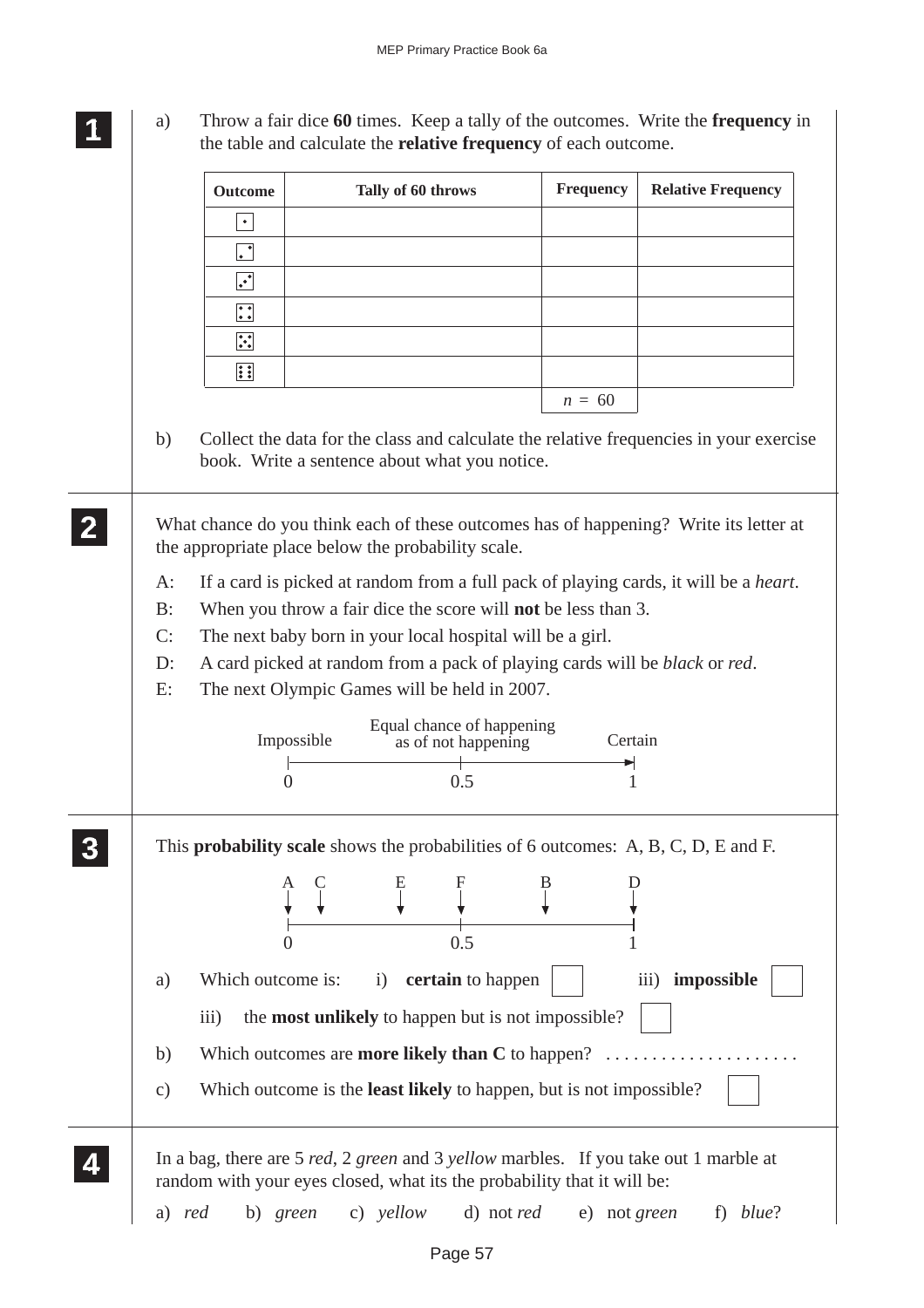|                 | An <b>opaque</b> jar contains 7 <i>red</i> , 3 <i>white</i> and 5 <i>black</i> balls, all the same size.<br>One of the balls is taken out at random and then replaced. |
|-----------------|------------------------------------------------------------------------------------------------------------------------------------------------------------------------|
| a)              | Which colour is the ball most likely to be?<br>.                                                                                                                       |
| b)              | Which colour is the ball least likely to be?                                                                                                                           |
| $\mathbf{c})$   | If you did the experiment 300 times, how many times would you<br>expect the ball to be red?                                                                            |
| d)              | What do you think is the probability of the ball being:                                                                                                                |
|                 | iii) black?<br>ii) white<br>i) red                                                                                                                                     |
| a)              | Toss two coins 40 times and write your results in this table.                                                                                                          |
|                 | Frequency<br><b>Relative Frequency</b><br>Tally of 40 tosses<br><b>Outcome</b>                                                                                         |
|                 | 2 Heads                                                                                                                                                                |
|                 | $1H + 1T$                                                                                                                                                              |
|                 | 2 Tails                                                                                                                                                                |
|                 | $n = 40$                                                                                                                                                               |
| b)              | Collect the class data and calculate the relative frequencies in your exercise book.                                                                                   |
| $\mathbf{c})$   | What is the probability of each outcome?                                                                                                                               |
|                 | i) 2 Heads<br>$\overline{iii}$ )<br>2 Tails<br>ii) $1$ Head + $1$ Tail (in any order)                                                                                  |
| a)              | If this spinner is spun, how often would you expect<br>the pointer to come to rest on each of the numbers?<br>3<br>1<br>5<br>7                                         |
| b)              | $\overline{4}$<br>6<br>Calculate:                                                                                                                                      |
|                 | $\overline{2}$<br>ii) $p$ (odd number)<br>$p$ (even number)<br>$\mathbf{i}$                                                                                            |
|                 |                                                                                                                                                                        |
|                 | iii) $p(x > 5)$<br>iv) $p(x \leq 4)$                                                                                                                                   |
|                 | A fair spinner was spun twice.                                                                                                                                         |
| a)              | List the possible outcomes, if their order is important.<br>$\overline{2}$<br>4                                                                                        |
| b)              | If you repeated the experiment 160 times, how many times<br>3                                                                                                          |
|                 | would you expect each of these outcomes to happen?                                                                                                                     |
|                 | 2, 2<br>$\frac{1}{1}$ ii) 1, 3<br>iii) $4, 2$ in any order<br>i)                                                                                                       |
| $\mathcal{C}$ ) | What is the <b>probability</b> of each outcome?                                                                                                                        |
|                 | ii) $1, 3$<br>iii) 4, 2 in any order<br>2, 2<br>i)                                                                                                                     |
|                 | Page 58                                                                                                                                                                |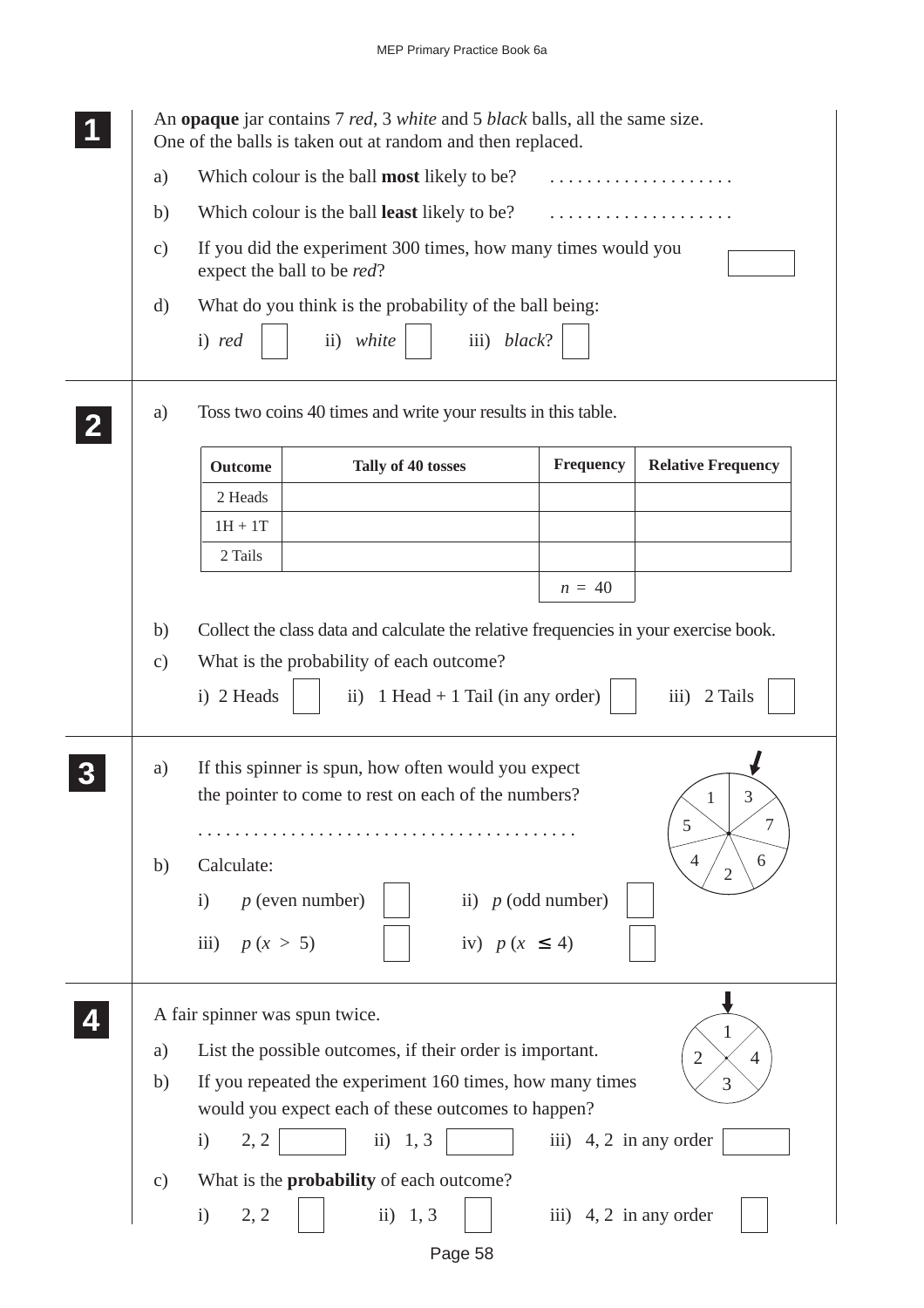| If you toss 3 fair coins one after the other, what are the possible<br>a)<br>outcomes if the order in which they occur is taken into account?                                                                                                                                                                       |
|---------------------------------------------------------------------------------------------------------------------------------------------------------------------------------------------------------------------------------------------------------------------------------------------------------------------|
| Calculate the probability of each of these outcomes.<br>b)<br>ii) $2H + 1T$<br>iii) $1 H + 2 T$<br>$\mathbf{i}$<br>3 H<br>iv) $3T$                                                                                                                                                                                  |
| In a game, a card is taken at random from a full pack of 52 playing cards. The card is<br>then replaced in the pack and a second card is taken.<br>Club Heart<br>4.                                                                                                                                                 |
| Draw a tree diagram to show all the possible outcomes.<br>a)<br>Spade                                                                                                                                                                                                                                               |
| Use it to help you calculate these probabilities.<br>b)                                                                                                                                                                                                                                                             |
| Diamond<br>Both cards are <i>clubs</i> .<br>Neither card is a <i>club</i> .<br>$\mathbf{i}$<br>$\ddot{\mathbf{i}}$                                                                                                                                                                                                  |
| iii)<br>Exactly 1 card is a <i>club</i> .<br>At least 1 card is a <i>club</i> .<br>iv)                                                                                                                                                                                                                              |
| This spinner is fairly divided into 6 equal sectors but the<br>$\overline{2}$<br>1<br>possible outcomes do not have equal chances.<br>6<br>3<br>List the possible outcomes. $\dots \dots \dots \dots \dots \dots$<br>a)<br>$\overline{2}$<br>Calculate the probability of each outcome in your exercise book.<br>b) |
| Imagine that the spinner in <i>Question 3</i> is spun twice and the two numbers are added<br>together. Calculate these probabilities in your exercise book and write them here.                                                                                                                                     |
| The total score is 5.<br>The total score is less than 5.<br>a)<br>b)                                                                                                                                                                                                                                                |
| The total score is an odd number.<br>The total score is a multiple of 3.<br>$\mathbf{c})$<br>d)                                                                                                                                                                                                                     |
| The total score is greater than 4.<br>e)                                                                                                                                                                                                                                                                            |
| Dad wrote 3 different letters and addressed 3 envelopes. Then he heard the baby crying<br>and went to see what was the matter. While he was out of the room his little daughter,<br>who could not read, put a letter into each envelope and sealed it.                                                              |
| What is the probability that :                                                                                                                                                                                                                                                                                      |
| 譶<br>none of the letters was in the correct envelope<br>a)                                                                                                                                                                                                                                                          |
| all the letters were in the correct envelope?<br>b)                                                                                                                                                                                                                                                                 |
| (List all the possible outcomes in your exercise book to help you work it out.)                                                                                                                                                                                                                                     |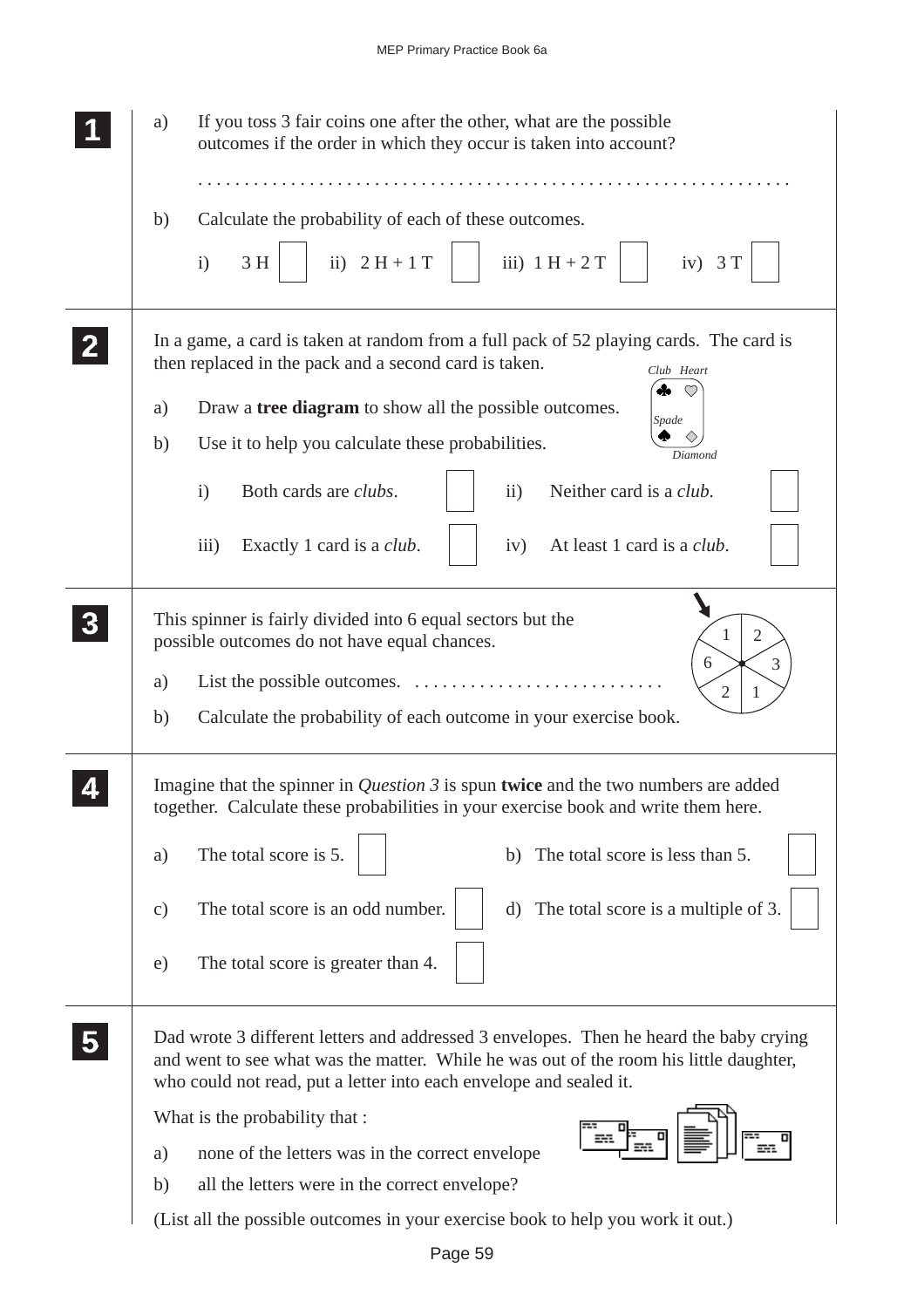|               | A bag contains 2 red, 3 yellow and 5 green marbles.                                                                                                                |
|---------------|--------------------------------------------------------------------------------------------------------------------------------------------------------------------|
|               | If you took out a marble with your eyes closed, what chance<br>would you give to each of these outcomes?                                                           |
|               | Join each outcome to the appropriate level of chance.<br>Certain -                                                                                                 |
| a)            | The marble taken out is <i>green</i> .                                                                                                                             |
| b)            | Likely<br>The marble taken out is red.                                                                                                                             |
| $\mathbf{c})$ | Equally likely<br>The marble taken out is either <i>red</i> or <i>yellow</i> .<br>as unlikely                                                                      |
| d)            | The marble taken out is <b>not</b> yellow.<br>Unlikely                                                                                                             |
| e)            | The marble taken out is <i>black</i> .                                                                                                                             |
| f)            | The marble taken out is <b>not</b> black.<br>Impossible $\perp$                                                                                                    |
|               |                                                                                                                                                                    |
| a)            | If this spinner is spun, how often would you expect the pointer<br>8<br>2<br>to come to rest on each of the numbers?<br>6<br>3<br>5                                |
| b)            | Calculate these probabilities if $x$ is the number to which the arrow is pointing.                                                                                 |
|               | ii) $p(x > 6) =$<br>iii) $p(x > 8) =$<br>$p(x \text{ is even}) =$<br>$\mathbf{i}$<br>vi) $p(x \le 8) =$<br>  v) $p(x \leq 6) =$<br>iv) $p(x \text{ is prime}) =$   |
| a)            | If 4 fair coins are tossed one after the other, what are the possible outcomes if<br>the order in which they occur is taken into account? List them all.           |
|               |                                                                                                                                                                    |
| b)            | Calculate the probability of each of these outcomes.                                                                                                               |
|               | i) $p(4H) =$<br>ii) $p(3H + 1T) =$<br>iii) $p(2H + 2T) =$                                                                                                          |
|               | v) $p(4T) =$<br>vi) $p(3H + 2T) =$<br>iv) $p(1H + 3T) =$                                                                                                           |
|               | The spinner in <i>Question</i> 2 is spun twice and the two numbers are added together.<br>Calculate these probabilities in your exercise book and write them here. |
| a)            | The total score is 4.<br>The total score is 4 or less.<br>b)                                                                                                       |
| $\mathbf{c})$ | The total score is 16.<br>The total score is more than 4.<br>d)                                                                                                    |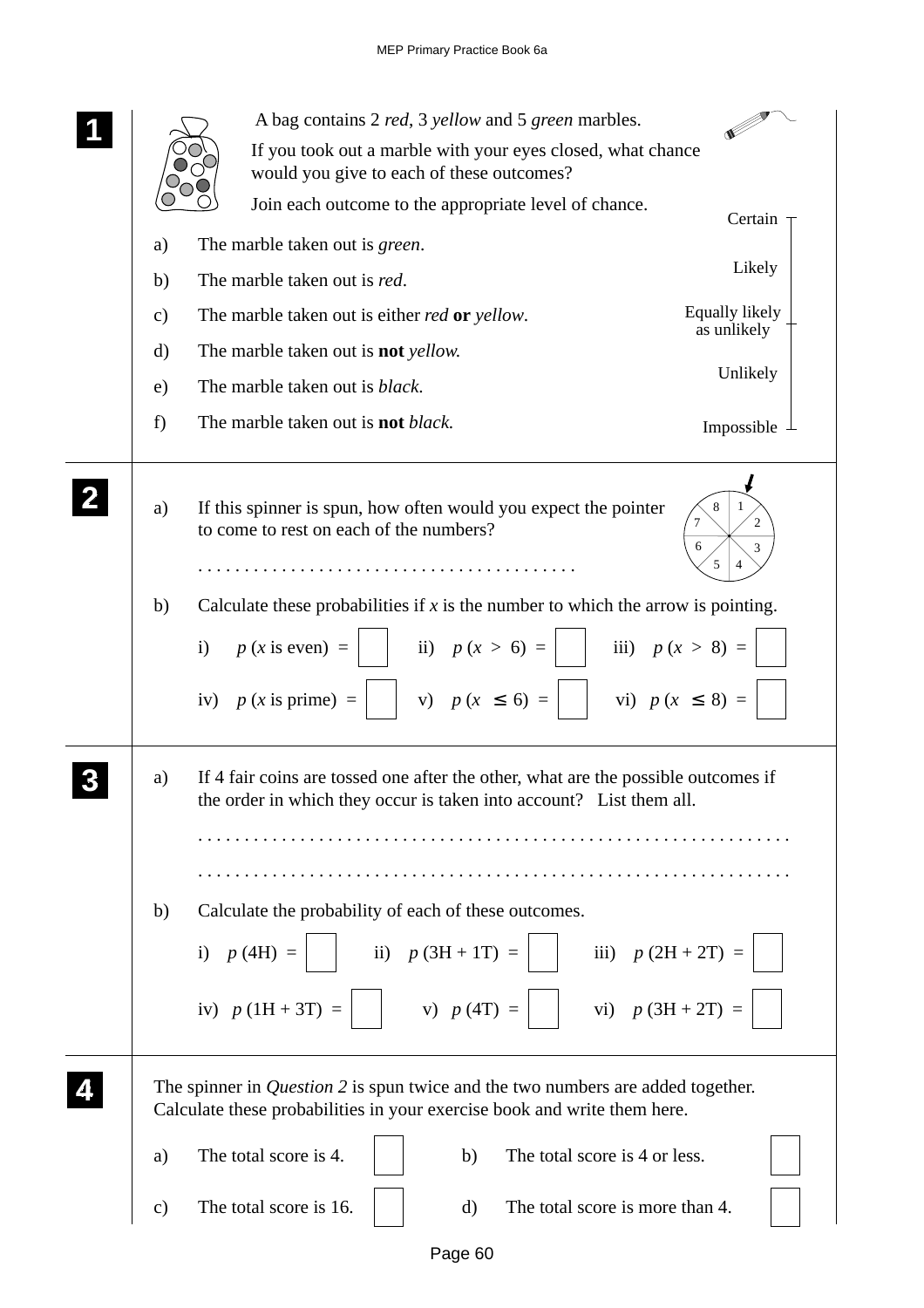|    | Calculate the products.                                                                                                         |                                              |    |                                   |
|----|---------------------------------------------------------------------------------------------------------------------------------|----------------------------------------------|----|-----------------------------------|
| a) | $9 \times 2 =$                                                                                                                  | $6 \times 3 =$<br>b)                         | c) | If $a \times b = c$ , then        |
|    | $9 \times 1 =$                                                                                                                  | $6 \times 1 =$                               |    | $a \times \frac{b}{2}$ =          |
|    | $9 \times \frac{1}{2}$ =                                                                                                        | $6 \times \frac{1}{3}$ =                     |    | $a \times \frac{b}{3}$ =          |
|    | $9 \times \frac{1}{4}$ =                                                                                                        | $6 \times \frac{2}{3}$ =                     |    | $a \times \frac{b}{4}$ =          |
|    | $9 \times \frac{1}{8}$ =                                                                                                        | $6 \times \frac{1}{6}$ =                     |    | $a \times \frac{b}{5}$ =          |
|    | Calculate the products.                                                                                                         |                                              |    |                                   |
| a) | $25 \times 100 =$ b) $7 \times 2 =$                                                                                             |                                              | c) | $41 \times 0.3 =$                 |
|    | $25 \times 10 =$                                                                                                                | $7 \times 0.2 =$                             |    | $15 \times 0.3 =$                 |
|    | $25 \times 1 =$                                                                                                                 | $7 \times 0.6 =$                             |    | $10 \times 0.3 =$                 |
|    | $25 \times 0.1 =$                                                                                                               | $7 \times 0.1 =$                             |    | $5 \times 0.3 =$                  |
|    | $25 \times 0.01 =$                                                                                                              | $7 \times 0.05 =$                            |    | $0 \times 0.3 =$                  |
|    | $25 \times 0.001 =$                                                                                                             |                                              |    |                                   |
|    | Calculate the quotients.                                                                                                        |                                              |    |                                   |
|    | a) $\frac{4}{5} \div 4 =$ b) $\frac{5}{9} \div 1 =$ c) $1\frac{2}{3} \div 5 =$                                                  |                                              |    | d) $0.8 \div 4 =$                 |
|    | $\frac{4}{-} \div 2 =$                                                                                                          | $\frac{5}{9} \div 2 = 1\frac{2}{3} \div 2 =$ |    | $2.4 \div 4 =$<br>$16.8 \div 8 =$ |
|    | $\frac{4}{5} \div 1 =$ $\frac{5}{9} \div 4 =$ $2\frac{2}{3} \div 2 =$                                                           |                                              |    |                                   |
|    |                                                                                                                                 |                                              |    | $0.8 \div 40 =$                   |
|    | Calculate in your exercise book:                                                                                                |                                              |    |                                   |
|    | a) i) $\frac{1}{4}$ of 240 kg ii) 240 kg $\times$ $\frac{1}{4}$ b) i) $\frac{1}{6}$ of 240 kg ii) 240 kg $\times$ $\frac{1}{6}$ |                                              |    |                                   |
|    | c) i) $\frac{3}{4}$ of 240 kg ii) 240 kg $\times$ $\frac{3}{4}$ d) i) $\frac{5}{6}$ of 240 kg ii) 240 kg $\times$ $\frac{5}{6}$ |                                              |    |                                   |
|    | e) i) $\frac{9}{4}$ of 240 kg ii) 240 kg $\times$ $\frac{9}{4}$ f) i) 0.4 of 240 kg ii) 240 kg $\times$ 0.4                     |                                              |    |                                   |
| a) | In a certain year, 1 kg of sugar beet contained $\frac{9}{50}$ kg of sugar on average.                                          |                                              |    |                                   |
|    | How much sugar was in 1200 kg of sugar beet that year?                                                                          |                                              |    |                                   |
| b) | What is 3 sevenths of 5 and 3 fifths kilometres?                                                                                |                                              |    |                                   |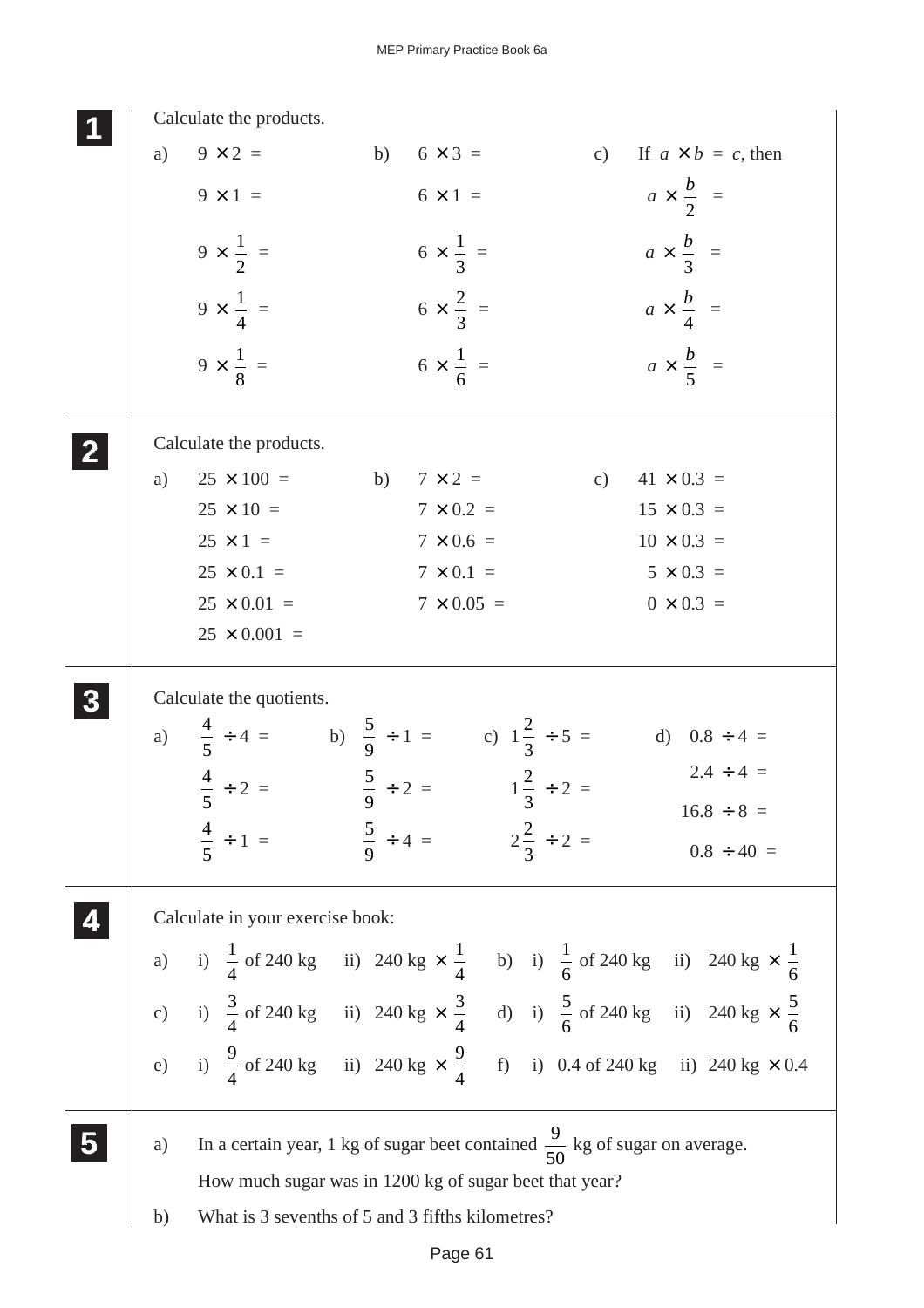| Solve the problem in your exercise book in the 3 ways shown below.                                                                                                               |
|----------------------------------------------------------------------------------------------------------------------------------------------------------------------------------|
| An express train is travelling at a steady speed of 105 km per hour.                                                                                                             |
| How far does it travel in: i) $\frac{4}{5}$ of an hour ii) $1\frac{3}{4}$ hours?                                                                                                 |
| Use proportion like this: b) Write a plan using 2 operations in one line.<br>a)                                                                                                  |
| $\frac{1}{5}$ hour $\rightarrow$ ? km c) Write a plan using a single multiplication.                                                                                             |
| $rac{4}{5}$ hour $\rightarrow$ ? km                                                                                                                                              |
| What is the whole quantity if:                                                                                                                                                   |
| a) $\frac{1}{4}$ of it is 18 m b) $\frac{1}{5}$ of it is 253 litres c) 0.1 of it is 31 km                                                                                        |
| 0.01 of it is 27.6 kg?<br>$\mathbf{d}$                                                                                                                                           |
|                                                                                                                                                                                  |
| Three quarters of my money is £660. How much money do I have?<br>a)                                                                                                              |
| How much does 1 metre of material cost if 4 fifths of a metre costs £6.40?<br>b)                                                                                                 |
| A barrel is filled to 0.7 of its capacity with 56 litres of water.<br>$\mathcal{C}$ )<br>How much water could the barrel hold when it is full?                                   |
| How much does 1 kg of apples cost if $2\frac{1}{4}$ kg cost £1.53?<br>$\mathbf{d}$                                                                                               |
| Calculate like this in your exercise book. Draw a diagram for the other parts too.                                                                                               |
| For example: a) If $\frac{3}{4} \rightarrow \text{\pounds}660$<br>£660<br>$rac{3}{4}$                                                                                            |
| then $\frac{1}{4} \rightarrow \text{\textsterling} \ldots \ldots \ldots \quad \frac{1}{4} \quad \longmapsto$                                                                     |
| and $\frac{4}{4} \rightarrow \text{\pounds}.$ $\frac{4}{4}$<br>$\gamma$                                                                                                          |
| Calculate the length of the adjacent side, then the perimeter and the area of the shape.                                                                                         |
| The length of a rectangle is 48 mm and<br>a)<br>$b = \frac{5}{6}$ of a<br>its adjacent side is 5 sixths as long.<br>$P = ?$ $A = ?$<br>$b = ?$<br>$a = 48$ mm                    |
| One side of a rectangle is 7.2 cm, which is 3 fifths of the length of its adjacent side.<br>b)                                                                                   |
| $b = ?$ $P = ?$ $A = ?$ (Draw a rough sketch of the rectangle first.)                                                                                                            |
| One side of a rectangle is 25 m, which is 1.2 times the length of its adjacent side.<br>$\mathcal{C}$ )<br>$b = ?$ $P = ?$ $A = ?$ (Draw a rough sketch of the rectangle first.) |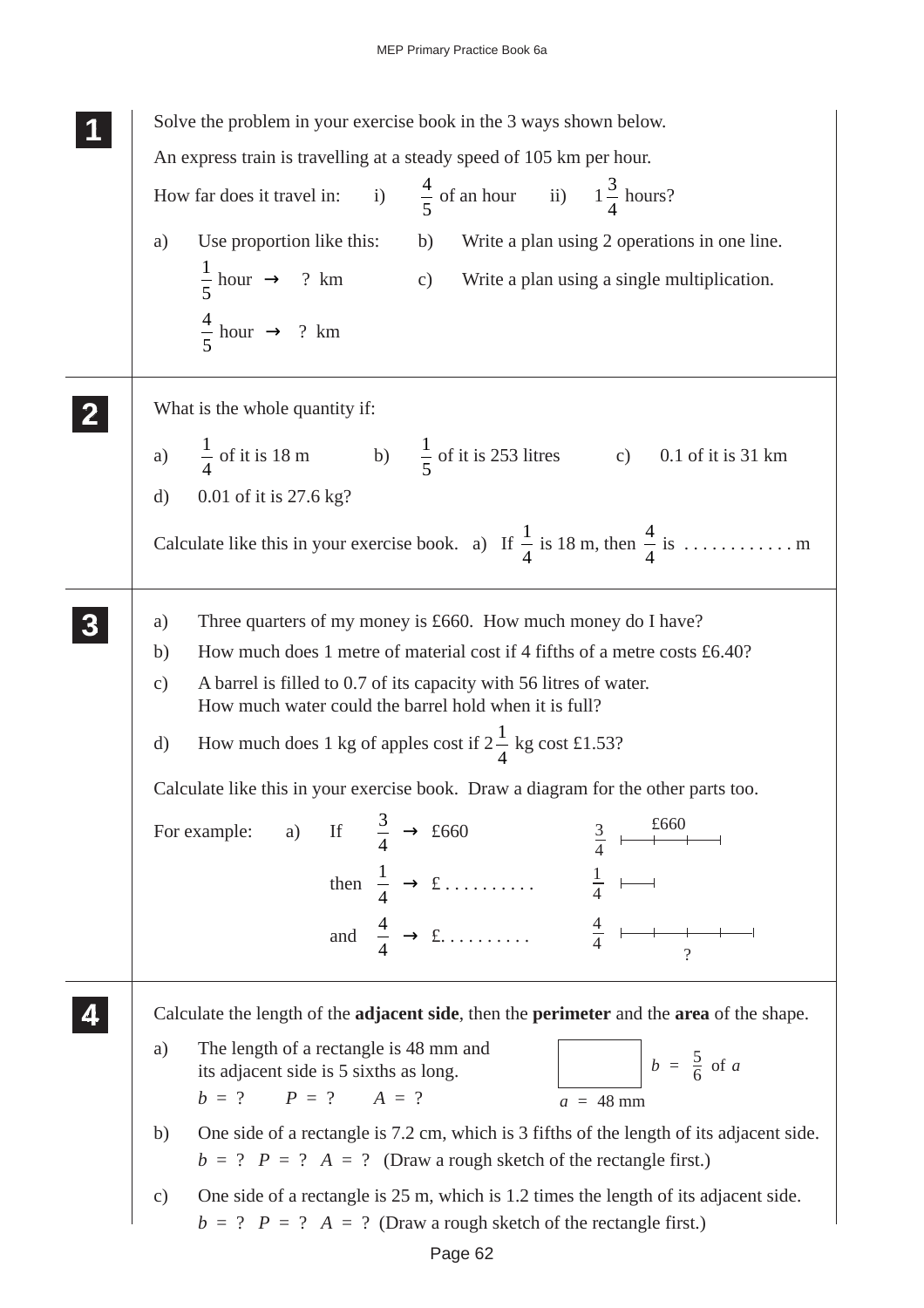| Do the calculations in your exercise book.                                                                                                                                  |
|-----------------------------------------------------------------------------------------------------------------------------------------------------------------------------|
| a) i) $15 \text{ m} \times \frac{3}{4}$ ii) $\frac{3}{4}$ of 15 m b) i) 3 litres $\times 1\frac{5}{6}$ ii) $1\frac{5}{6}$ of 3 litres                                       |
| Do each multiplication as if both factors were whole numbers first, then write<br>$\mathbf{c})$<br>the decimal point in the correct place in the product.                   |
| i) $5 \times 0.75$<br>ii) $37 \times 0.285$ iii) $16 \times 23.8$                                                                                                           |
| d) i) $\frac{2}{5} \div 3$<br>ii) $10\frac{4}{5} \div 6$<br>iii) $23.8 \div 5$                                                                                              |
| Sally and Mandy calculated $\frac{4}{5}$ of 345 plums in different ways.<br>a)<br>Sally's plan: $345 \div 4 \times 5$ Mandy's plan: $345 \times 0.8$                        |
| Who was correct? Who was wrong? Write the incorrect plan again correctly.                                                                                                   |
| <i>Henry</i> tried the same calculation but he wrote this plan: $345 \times \frac{4}{5}$ . Was he correct?<br>b)                                                            |
| <i>Ronny</i> tried it too and wrote another plan: $345 \times 4 \div 5$ . Was he correct?<br>$\mathbf{c})$                                                                  |
| Write a plan, estimate, calculate, check your result and write the answer in a sentence.                                                                                    |
| When the blossom of a Linden Tree is dried, it loses $\frac{74}{100}$ of its mass.                                                                                          |
| How much dried blossom can you get from 325 kg of fresh blossom?<br>a)                                                                                                      |
| How much fresh blossom is needed to produce 390 kg of dried blossom?<br>b)                                                                                                  |
| Alice and Ben are discussing a problem about which is the better buy.                                                                                                       |
| One shop reduces the original price of an item costing £100 by 0.3. Another shop cuts<br>2 tenths off the original price of £100, then cuts 0.1 off the reduced price.      |
| Alice thinks that the first shop has the better offer. Ben thinks that they are the same.                                                                                   |
| Who do you agree with? Why? Write a sentence in your exercise book.                                                                                                         |
| Solve the problems in your exercise book.                                                                                                                                   |
| The original price of an item was reduced by $0.14$ and it now costs £192.<br>a)<br>What was its original price?                                                            |
| A shop reduced the £60 price of a pair of shoes by 1 fifth, then later increased the<br>b)<br>reduced price by 1 quarter. How much do the shoes cost now?                   |
| The length of a room is 9 m. Its width is 2 thirds of its length and 1.5 of its height.<br>Calculate: a) its width and height<br>c) its surface area<br>d)<br>its capacity. |
|                                                                                                                                                                             |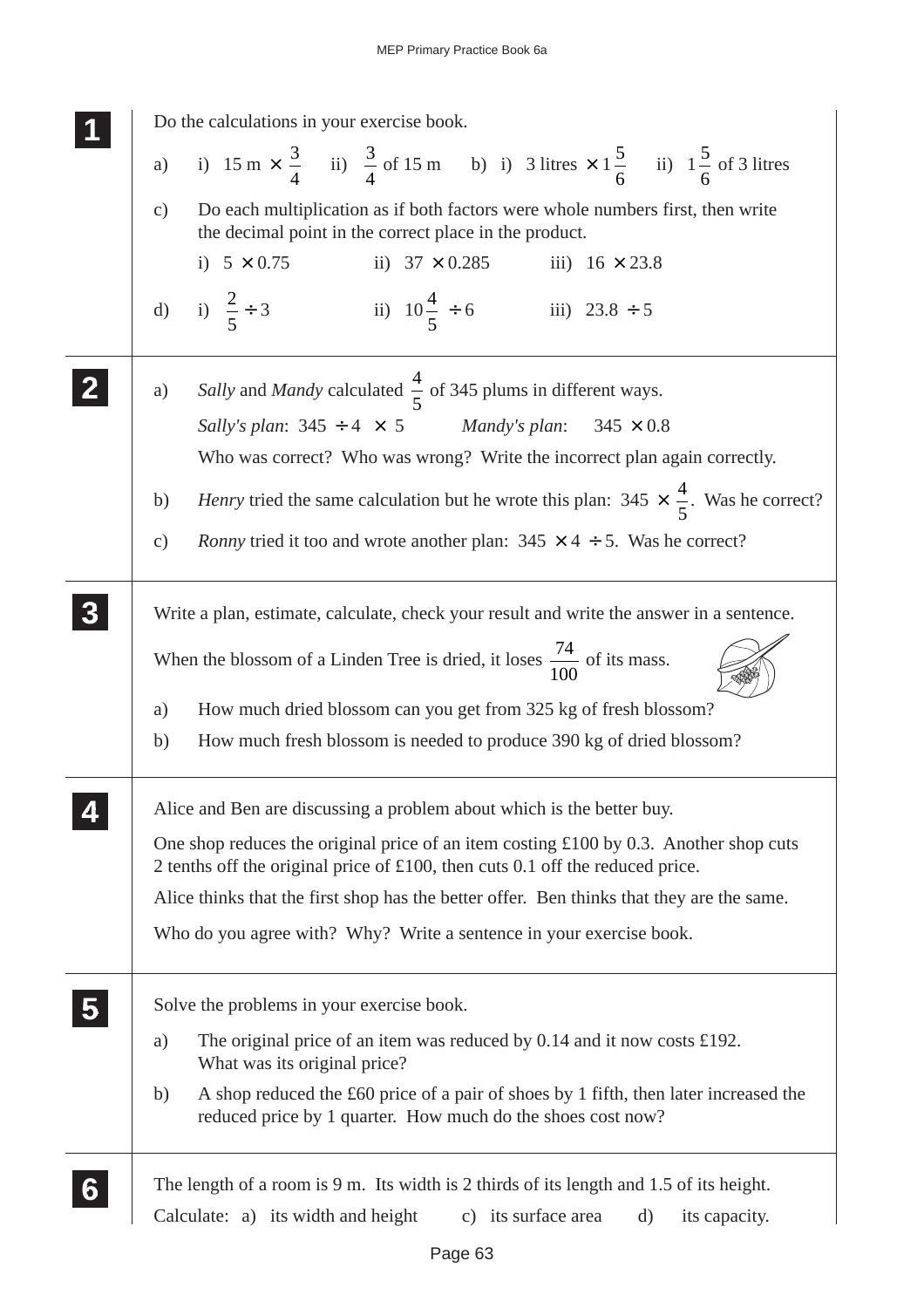## MEP Primary Practice Book 6a



Page 64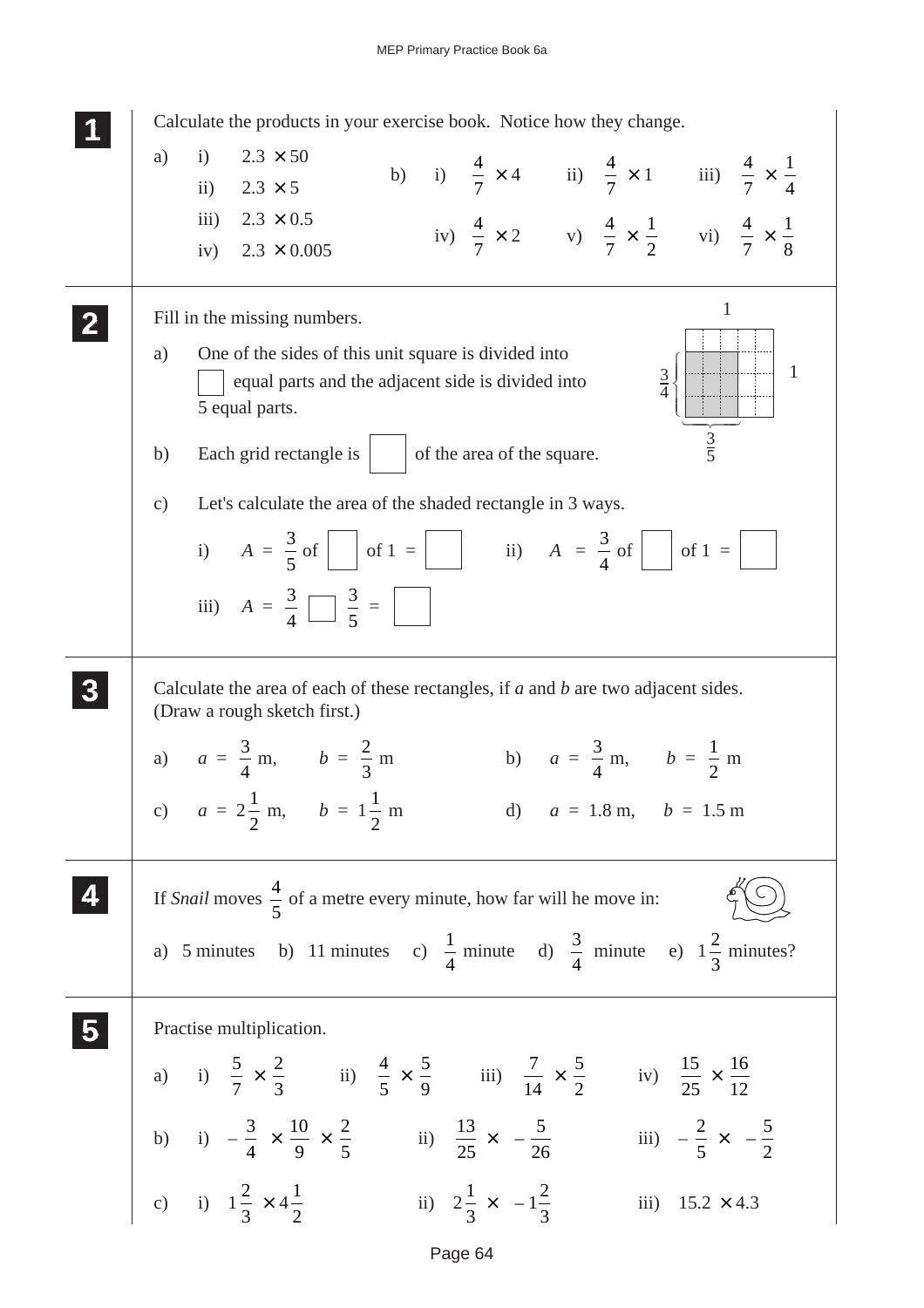|   |    | Calculate the products.                                                                 |                    |                                                                                                                             |
|---|----|-----------------------------------------------------------------------------------------|--------------------|-----------------------------------------------------------------------------------------------------------------------------|
|   | a) | $372 \times 100 =$ b) $9 \times 700 =$ c) $4.2 \times 50 =$                             |                    |                                                                                                                             |
|   |    | $372 \times 10 =$                                                                       | $9 \times 70 =$    | $4.2 \times 5 =$                                                                                                            |
|   |    | $372 \times 1 =$                                                                        | $9 \times 7 =$     | $4.2 \times 0.5 =$                                                                                                          |
|   |    | $372 \times 0.1 =$                                                                      | $9 \times 0.7 =$   | $4.2 \times 0.05 =$                                                                                                         |
|   |    | $372 \times 0.01 =$                                                                     | $9 \times 0.07 =$  | $4.2 \times 0.005 =$                                                                                                        |
|   |    | $372 \times 0.001 =$                                                                    | $9 \times 0.007 =$ | $0.42 \times 500 =$                                                                                                         |
|   |    | Use a <b>different</b> plan to solve each part of the problem.                          |                    |                                                                                                                             |
|   |    | A plane is flying at a steady speed of 510 km per hour. How far does it travel in:      |                    |                                                                                                                             |
|   |    | a) $\frac{3}{5}$ of an hour b) $1\frac{1}{4}$ hours?                                    |                    |                                                                                                                             |
|   |    | Calculate the area and perimeter of each of these rectangles.                           |                    | $\boldsymbol{b}$                                                                                                            |
|   |    | a) $a = \frac{3}{5}$ m, $b = \frac{3}{4}$ m b) $a = 0.65$ m, $b = 1.2$ m                |                    |                                                                                                                             |
|   |    |                                                                                         |                    | $\mathfrak{a}$                                                                                                              |
|   |    | c) $a = \frac{3}{4}$ m, $b = 0.32$ m d) $a = 784$ mm, $b = 78.4$ cm                     |                    |                                                                                                                             |
|   |    | If you cycle at a steady speed of 8.4 m every second, how far will you travel in:       |                    |                                                                                                                             |
|   | a) | 5 seconds b) 10 seconds c) $\frac{1}{4}$ minute d) 1 minute e) 1 hour?                  |                    |                                                                                                                             |
|   |    | Solve the problem in your exercise book.                                                |                    |                                                                                                                             |
|   | a) | In a sale, the price of a television costing $\pounds 300$ was reduced by 10%, then its |                    |                                                                                                                             |
|   |    | reduced price was cut by another 10%. What is its new sale price?                       |                    |                                                                                                                             |
|   | b) | When the sale had finished, the price of the television was increased by 20%.           |                    |                                                                                                                             |
|   |    | Is the increased price now more than £300, less than £300 or equal to £300?             |                    |                                                                                                                             |
| 6 |    |                                                                                         |                    | Which number does each letter represent? Work out the answers in your exercise book.                                        |
|   |    |                                                                                         |                    | a) $\frac{a}{8} \times 5 = 40$ b) $\frac{50}{b} \times 8 = 40$ c) $\frac{5}{8} \times c = 40$ d) $\frac{5}{8} \times 5 = d$ |
|   |    |                                                                                         |                    |                                                                                                                             |
|   |    |                                                                                         |                    |                                                                                                                             |
|   | a) |                                                                                         |                    | What is: i) 0.75 ii) 1 twelfth iii) $\frac{3}{100}$ iv) $\frac{5}{24}$ v) 40% of 36.12 kg?                                  |
|   | b) | What is the whole amount if:                                                            |                    |                                                                                                                             |
|   |    |                                                                                         |                    | i) 0.75 ii) 1 twelfth iii) $\frac{3}{100}$ iv) $\frac{5}{24}$ v) 40% of it is 36.12 kg?                                     |
|   |    |                                                                                         |                    |                                                                                                                             |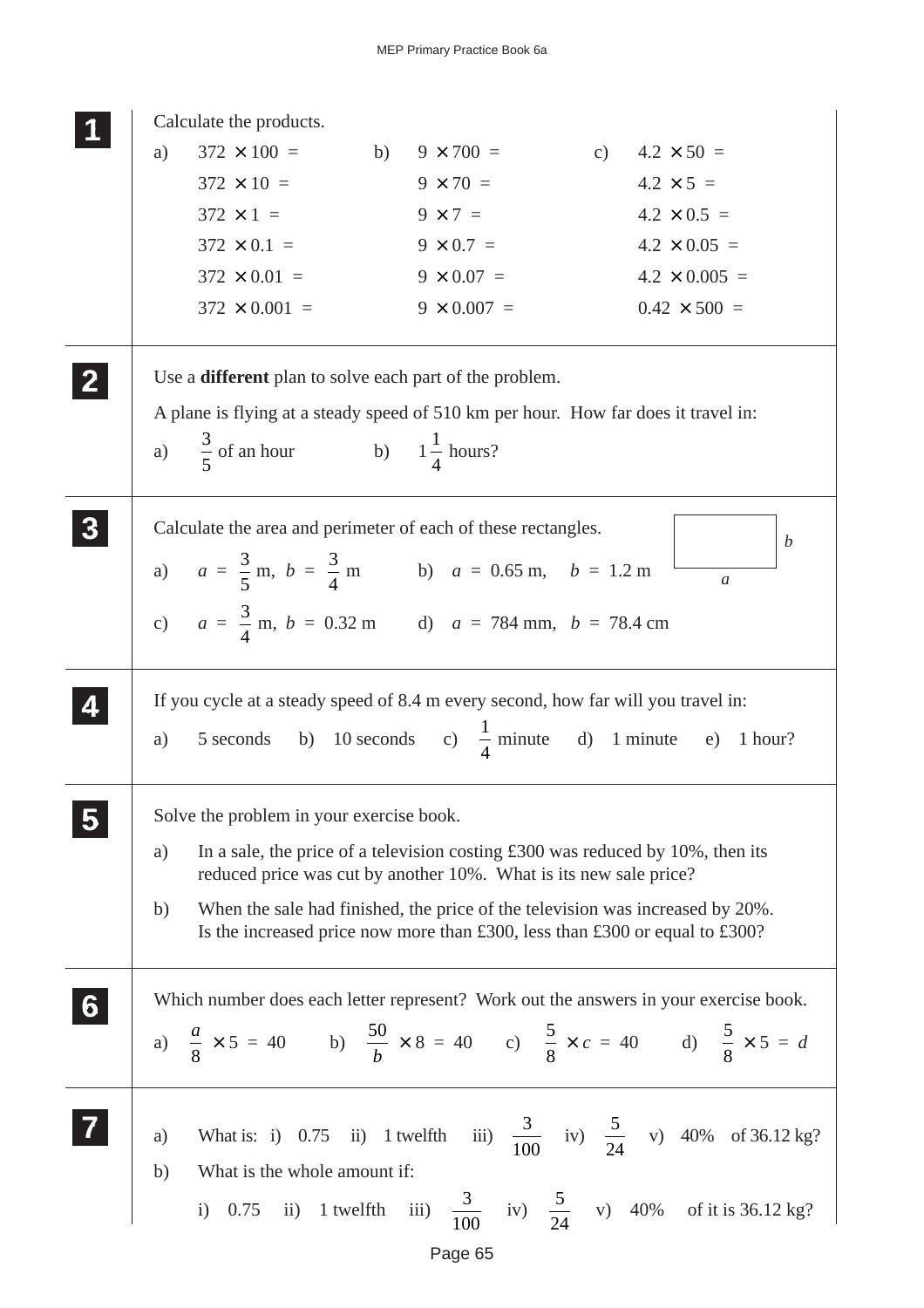| Complete the plans and do the calculations. If 1 m of material costs £ $\frac{4}{5}$ , then:                                                                                     |
|----------------------------------------------------------------------------------------------------------------------------------------------------------------------------------|
| $3 \text{ m} \rightarrow \dots \dots \dots \dots \dots \dots \dots \dots \dots \dots \dots \dots \dots \dots \dots \dots$<br>a)                                                  |
|                                                                                                                                                                                  |
|                                                                                                                                                                                  |
|                                                                                                                                                                                  |
| e)                                                                                                                                                                               |
| Do the multiplications. Simplify the fractions first where possible.                                                                                                             |
| a) i) $\frac{2}{5} \times \frac{4}{7}$ ii) $\frac{2}{5} \times \frac{7}{4}$ iii) $\frac{5}{2} \times \frac{4}{7}$ iv) $\frac{5}{2} \times \frac{7}{4}$                           |
| b) i) $\frac{5}{42} \times \frac{7}{15}$ ii) $\frac{5}{42} \times \frac{15}{7}$ iii) $\frac{42}{5} \times \frac{7}{15}$ iv) $\frac{42}{5} \times \frac{15}{7}$                   |
| c) i) $\frac{3}{4} \times \frac{2}{6} \times \frac{8}{15} \times \frac{60}{80}$<br>ii) $\frac{1}{2} \times \frac{2}{3} \times \frac{3}{4} \times \frac{4}{5} \times \frac{5}{6}$ |
| d) i) $2\frac{4}{5} \times \frac{1}{2}$ ii) $\frac{11}{4} \times 2\frac{5}{20}$<br>iii) $2\frac{1}{3} \times 1\frac{2}{7}$                                                       |
| Complete the plans and do the calculations. If $1 \text{ cm}^3$ of pure gold weighs 19.32 g, then:                                                                               |
| a)                                                                                                                                                                               |
| b)                                                                                                                                                                               |
| $\mathbf{c})$                                                                                                                                                                    |
| d)                                                                                                                                                                               |
| e)                                                                                                                                                                               |
| f)                                                                                                                                                                               |
| ii) $43.6 \times 1$ iii) $43.6 \times 1.3$<br>i)<br>$43.6 \times 0.7$<br>a)                                                                                                      |
| b) i) $9\frac{4}{5} \times 0.8$<br>ii) $2.5 \times 2.5$<br>iii) $3.5 \times 3.5$                                                                                                 |
| A car has already covered $\frac{3}{5}$ of an $80\frac{5}{8}$ km journey. a) How far has it travelled?                                                                           |
| b) What part of the journey has still to be done? c) How far does it still have to go?                                                                                           |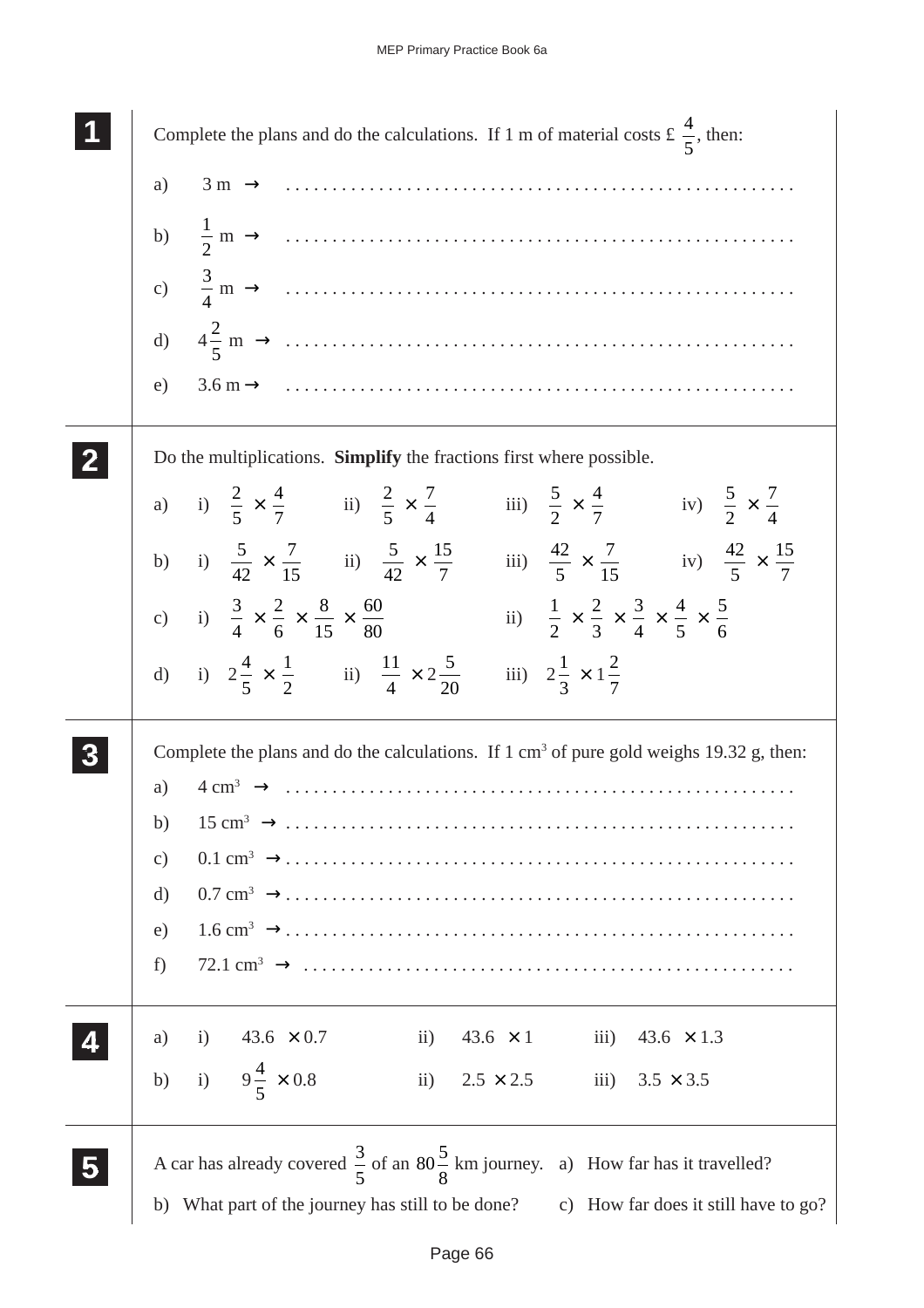MEP Primary Practice Book 6a

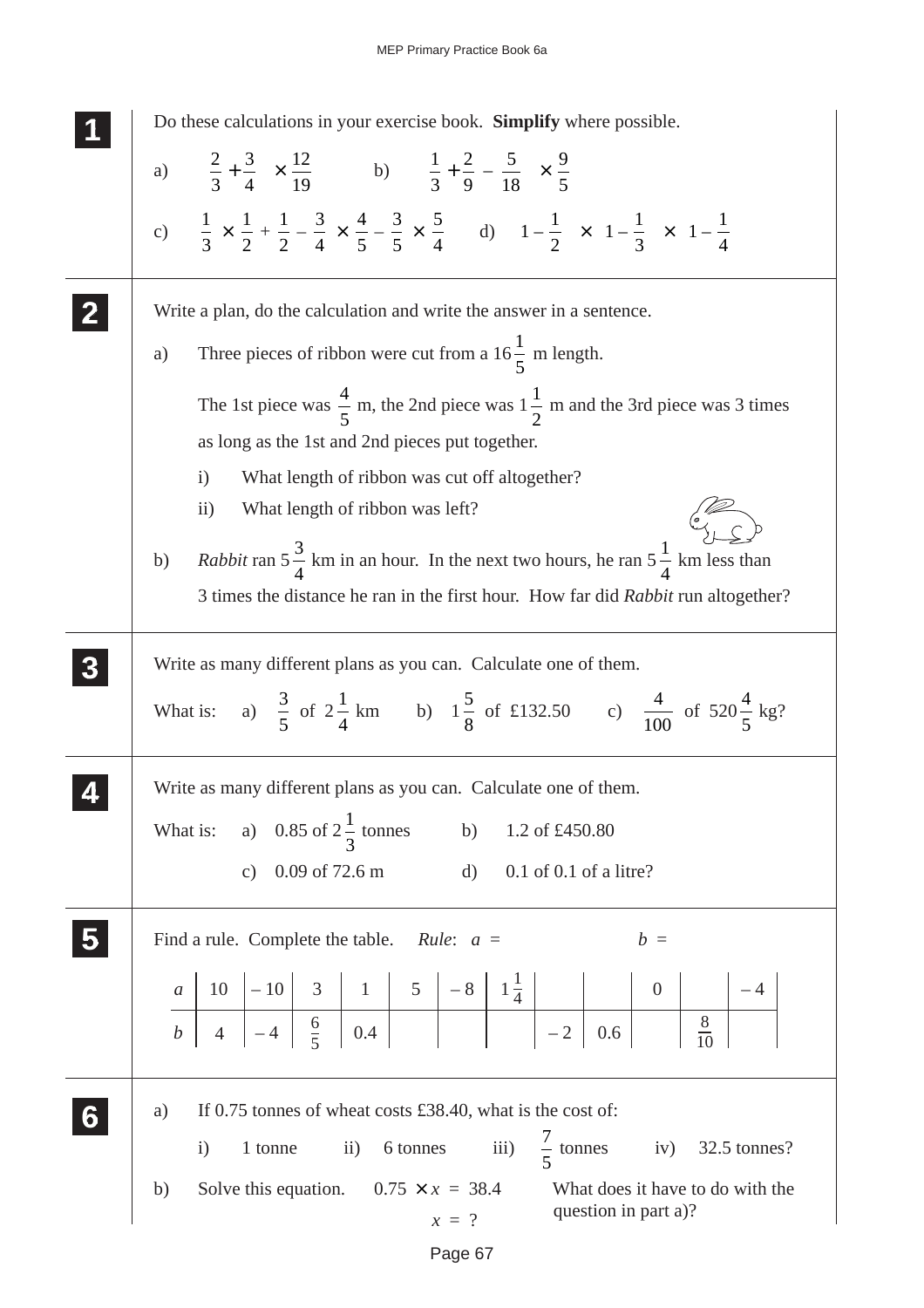|                         |                     |                                                                                        |                |              |                        |                    |                    | a) What is: i) $\frac{1}{100}$ of £500 ii) $\frac{9}{100}$ of 300 m iii) $\frac{17}{100}$ of 600 litres? |
|-------------------------|---------------------|----------------------------------------------------------------------------------------|----------------|--------------|------------------------|--------------------|--------------------|----------------------------------------------------------------------------------------------------------|
|                         |                     |                                                                                        |                |              |                        |                    |                    | b) If $\frac{1}{100}$ can be written as 1% (read as 'one percent'), what is 20% of 16 km?                |
|                         |                     | Express these parts of a whole unit in two ways. Follow the example.                   |                |              |                        |                    |                    |                                                                                                          |
|                         |                     | a) $\frac{1}{100} = 0.01 \rightarrow 1\%$                                              |                |              |                        |                    |                    | b) $\frac{125}{100} =$<br>$\rightarrow$                                                                  |
|                         |                     | c) $\frac{8}{100} = \boxed{)} \rightarrow \boxed{}$ d) $\frac{2}{100} = \boxed{)}$     |                |              |                        |                    |                    | $\rightarrow$                                                                                            |
|                         |                     | e) $\frac{67}{100} = \boxed{ } \rightarrow \boxed{ }$ f) $\frac{100}{100} = \boxed{ }$ |                |              |                        |                    |                    | $\rightarrow$                                                                                            |
|                         |                     | Express these parts of a whole unit in two ways. Follow the example.                   |                |              |                        |                    |                    |                                                                                                          |
|                         |                     | a) $0.68 = \frac{68}{100} \rightarrow 68\%$                                            |                |              | b)                     | $0.05 =$           |                    | $\rightarrow$                                                                                            |
|                         | c)                  | $0.01 =$ $\rightarrow$                                                                 |                |              | d)                     | $0.11 =$           |                    | $\longrightarrow$                                                                                        |
|                         |                     | e) $2.42 =  $                                                                          | $\rightarrow$  |              |                        | f) $1.03 =$        |                    | $\rightarrow$                                                                                            |
|                         |                     | Express these parts of a whole unit in two ways.                                       |                |              |                        |                    |                    |                                                                                                          |
|                         | a)                  | 47%                                                                                    | $\equiv$       |              | b)                     | $71\% \rightarrow$ |                    | $\equiv$                                                                                                 |
|                         | c)                  | 6%                                                                                     | $\equiv$       |              | $\mathbf{d}$           | 0%                 | $\rightarrow$      | $\equiv$                                                                                                 |
|                         | e)                  | 193%<br>$\rightarrow$                                                                  | $\equiv$       |              |                        | f)                 | $50\% \rightarrow$ | $\equiv$                                                                                                 |
| $\overline{\mathbf{5}}$ | What is:            | a)                                                                                     | 1% of 713 kg   | b)           | 1% of 36 m             |                    |                    | c) $1\% \text{ of } 58\,907 \text{ m}$                                                                   |
|                         |                     | $\mathbf{d}$                                                                           | 1% of 3 litres | e)           | 1% of 41.6 kg          |                    | f                  | 1% of 0.4 km?                                                                                            |
| 6                       | What is:            | a)                                                                                     | 1% of £534     |              | b) $7\%$ of £534       |                    |                    | c) $29\% \text{ of } \pounds 534$                                                                        |
|                         |                     | $\rm d$                                                                                | 50% of £534    | e)           | 110% of £534           |                    | f)                 | 90% of £534?                                                                                             |
|                         |                     | What percentage is:                                                                    | a)             |              | 50 km of 100 km        |                    | b)                 | 10 litres of 100 litres                                                                                  |
|                         | $\mathbf{c})$<br>f) | 3 kg of 100 kg<br>30 kg of 1000 kg                                                     | d)             | $6m$ of $6m$ | 50 litres of 500 lires |                    | e)<br>h)           | 100 km of 200 km<br>70 m of 70 m?                                                                        |
|                         |                     |                                                                                        | g)             |              |                        |                    |                    |                                                                                                          |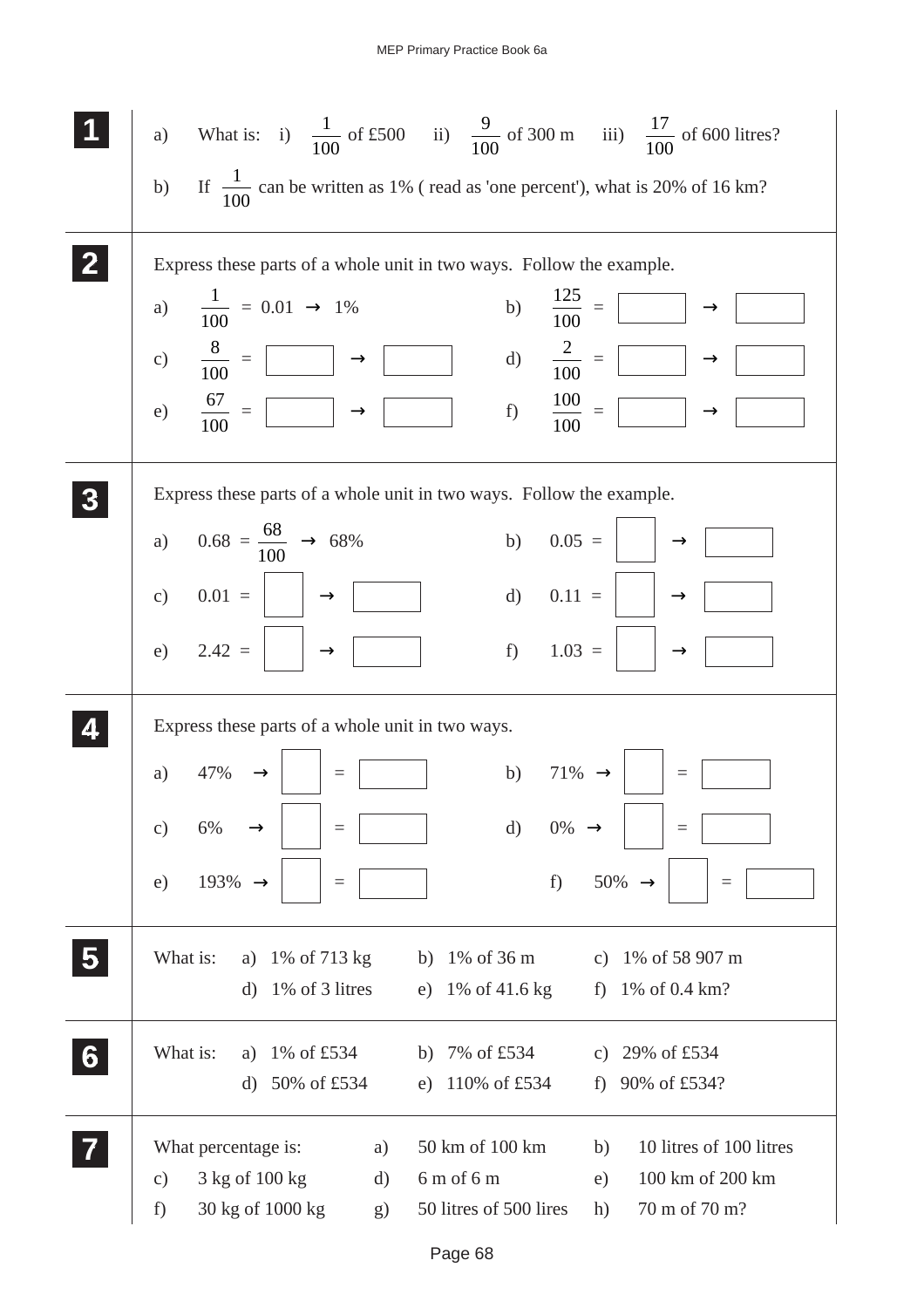Express these percentages as fractions and decimals. Follow the example. a) 8%  $\rightarrow \frac{8}{10}$ 100  $=\frac{2}{25} = 0.08$  b) 3%  $\rightarrow$ c)  $15\% \rightarrow$  d)  $50\% \rightarrow$ e)  $25\% \rightarrow$  f)  $80\% \rightarrow$ g)  $75\% \rightarrow$  h)  $150\% \rightarrow$ i)  $33\frac{1}{2}$ 3  $j)$  16.6%  $\rightarrow$ Express these fractions as decimals and percentages. Follow the example. a)  $\frac{1}{7}$ 5  $= 0.2 \rightarrow 20\%$  b)  $\frac{3}{5}$ 5 = c)  $\frac{1}{2}$ 2  $=$  d)  $\frac{3}{2}$ 2 = e)  $\frac{1}{6}$ 8  $=$  f)  $\frac{5}{2}$ 8 = g)  $\frac{7}{10}$  =  $\frac{7}{10}$  = h)  $\frac{6}{10}$  = i)  $\frac{1}{20}$  =  $\frac{1}{20} =$  j)  $\frac{15}{20}$  = k)  $\frac{1}{2}$ 3  $=$  1)  $\frac{2}{3}$ 3 = Complete the table to show the different percentages of 5 m in mm, cm and metres. A grocer had 1.8 kg of curry powder in stock. He sold 2 ninths of it on Monday and 30% of it on Tuesday. How much curry powder did the grocer have left? Write a word problem for each of these plans. Solve the problem and write the answer. **1 11 11 2 22 22 3 33 33 33** Base unit: 5 m In mm In cm In m 100% | 1% | 10% | 30% | 60% | 80% | 120% 5 **5 55 55** b) 380 kg  $\vert$  kg kg kg  $\div 100 \times 30$  $\times \frac{30}{100}$ 100 a)  $100\% = \frac{100}{100} \rightarrow 380 \text{ km}$  $1\% = \frac{1}{100} \longrightarrow \boxed{\qquad}$  km  $30\% = \frac{30}{100} \longrightarrow \boxed{\phantom{0}}$  km **4 44 44**

c) 380 litres  $\times$  0.3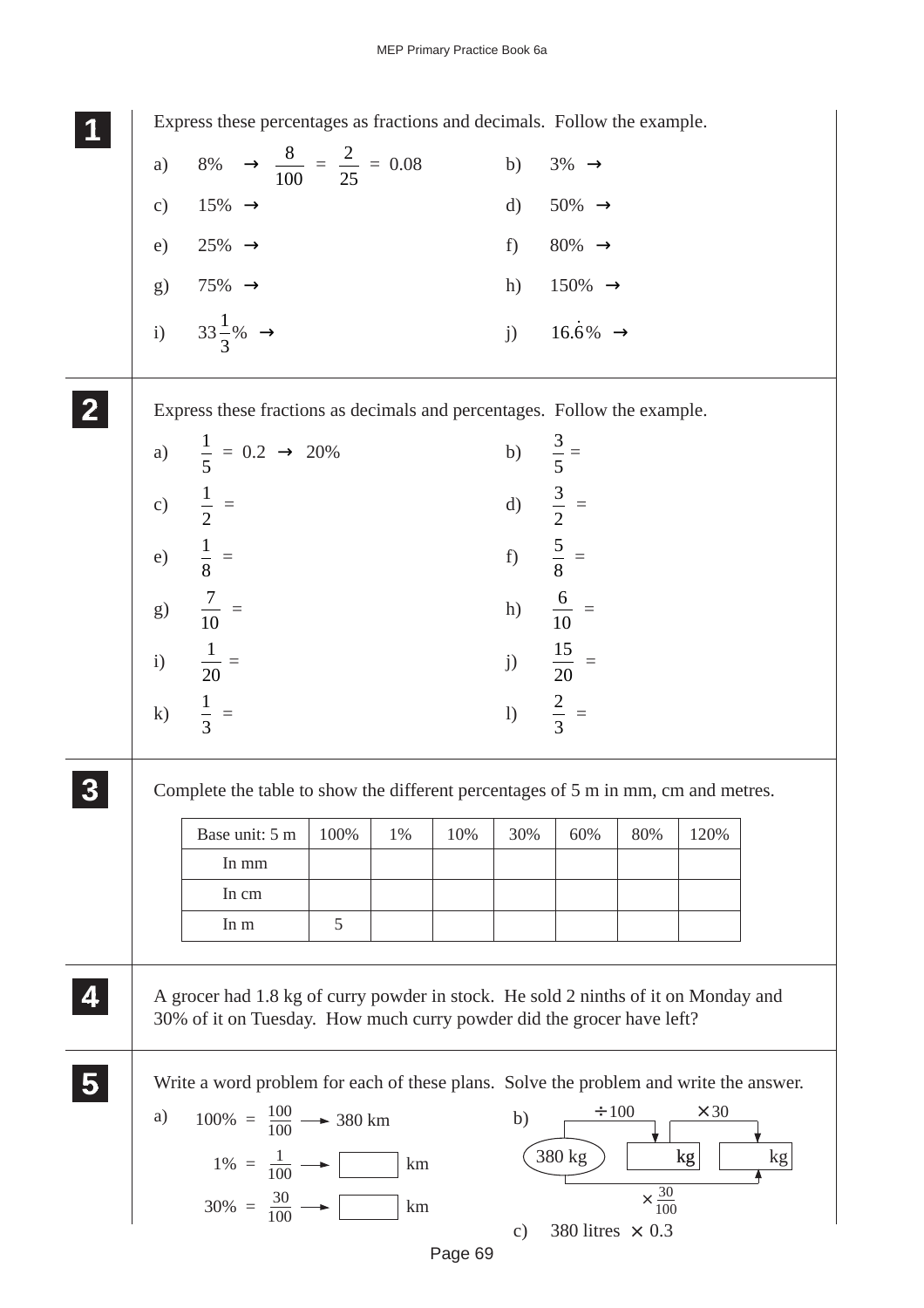| Write these decimals as fractions and as percentages. Simplify the fractions where<br>possible. Follow the example.                                                                                                                                   |
|-------------------------------------------------------------------------------------------------------------------------------------------------------------------------------------------------------------------------------------------------------|
| $0.15 = \frac{15}{100} = \frac{3}{20} \rightarrow 15\%$<br>a)<br>b)<br>$0.12 =$                                                                                                                                                                       |
| $0.25 =$<br>$0.60 =$<br>$\mathbf{d}$<br>$\mathbf{c})$                                                                                                                                                                                                 |
| $0.61 =$<br>$0.20 =$<br>f<br>e)                                                                                                                                                                                                                       |
| $0.05 =$<br>$1.10 =$<br>h)<br>g)                                                                                                                                                                                                                      |
| $0.375 =$<br>$0.19 =$<br>i)<br>$j$ )                                                                                                                                                                                                                  |
| $0.66 =$<br>$\overline{1}$<br>$0.125 =$<br>$\bf k)$                                                                                                                                                                                                   |
| Find a rule and complete the table. Write the rule in different ways.                                                                                                                                                                                 |
| 8                                                                                                                                                                                                                                                     |
| $\begin{array}{ c c c c c c c c } \hline x & 9 & -1\frac{1}{2} & -9 & 3 & -6 & & & 1 & 12 \\ \hline y & -6 & 1 & 6 & & & -10 & 10 & & \ \hline \end{array}$<br>$\frac{20}{3}$<br>16                                                                   |
| $x =$<br>$y =$                                                                                                                                                                                                                                        |
| What is:                                                                                                                                                                                                                                              |
| 1% of 428 m<br>9% of 428 m<br>25% of 428 m<br>a)<br>$\mathbf{i}$<br>$\mathbf{ii}$<br>$\overline{111}$                                                                                                                                                 |
| 20% of 512 kg<br>$\overline{\text{iii}}$<br>19% of 512 kg?<br>b)<br>$\mathbf{i}$<br>1% of 512 kg<br>$\mathbf{ii}$                                                                                                                                     |
| What percentage is:                                                                                                                                                                                                                                   |
| $20 \text{ kg of } 100 \text{ kg}$<br>5 km of 25 km<br>0 m of 10 m<br>b)<br>$\mathbf{c})$<br>a)                                                                                                                                                       |
| £43 of £100<br>7 mm of 7 mm?<br>$12 g$ of $200 g$<br>f<br>d)<br>e)                                                                                                                                                                                    |
| Do the multiplications in your exercise book. Simplify the fractions first if possible.                                                                                                                                                               |
| a) i) $\frac{3}{4} \times \frac{2}{9}$ ii) $\frac{3}{4} \times \frac{9}{2}$ iii) $\frac{4}{3} \times \frac{2}{9}$ iv) $\frac{4}{3} \times \frac{9}{2}$                                                                                                |
| b) i) $\frac{4}{15} \times \frac{12}{5}$ ii) $\frac{15}{4} \times \frac{12}{5}$ iii) $\frac{4}{15} \times \frac{5}{12}$ iv) $\frac{15}{4} \times \frac{5}{12}$                                                                                        |
| c) i) $\frac{1}{3} \times \frac{3}{5} \times \frac{5}{7} \times \frac{7}{9}$ ii) $\frac{1}{2} \times \frac{4}{8} \times \frac{8}{16} \times \frac{32}{64} \times \frac{128}{256}$                                                                     |
| Write a plan, do the calculation and write the answer in a sentence.<br>Three pieces of wood were cut from a 6.5 m plank. The 1st piece was 3 fifths of a<br>metre, the 2nd piece was 4 fifths of a metre and the 3rd piece was 3 times the length of |

Page 70

the 1st piece. What length of plank was cut off altogether? What length was left?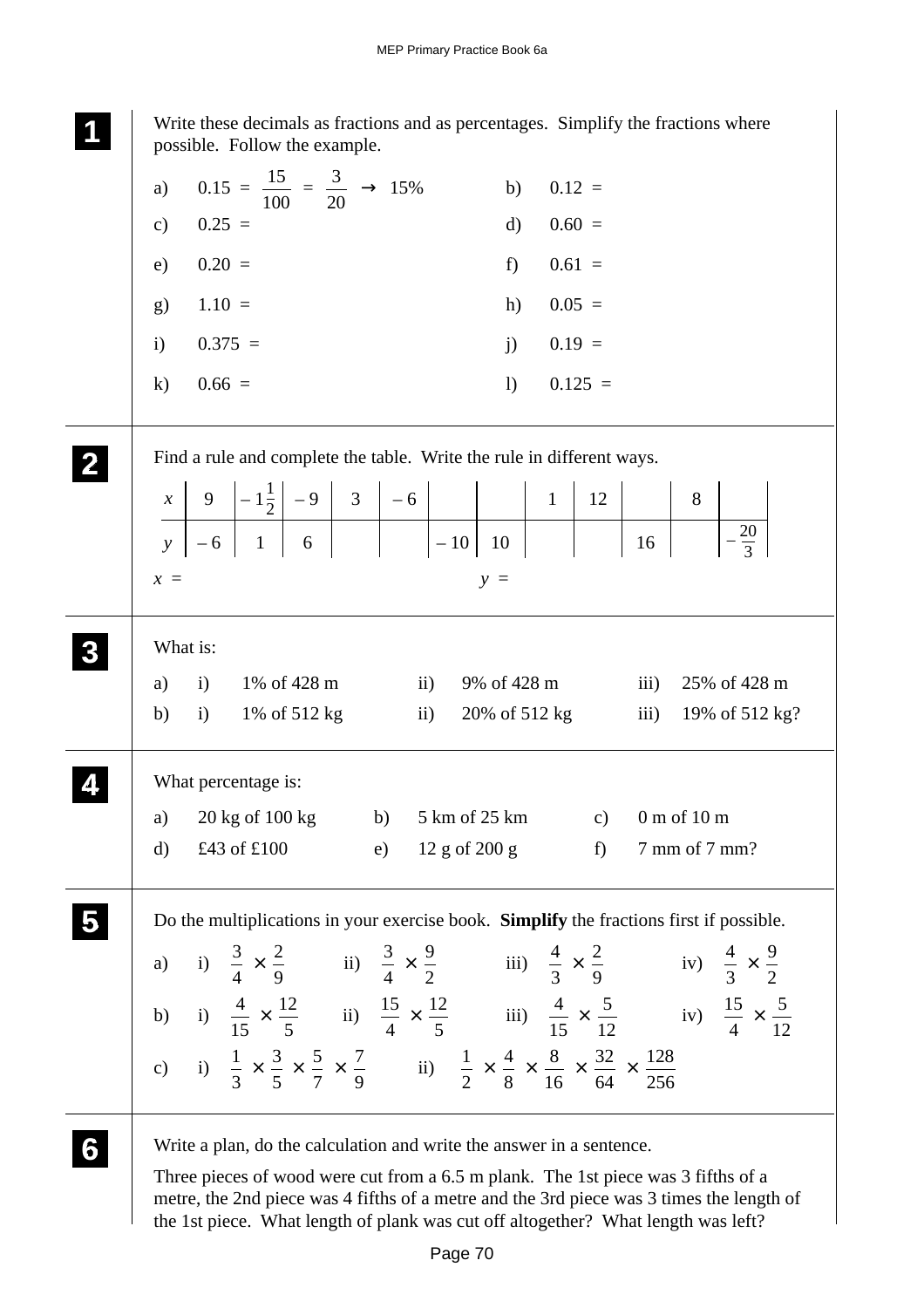| Calculate the quotients.<br>c) $\frac{4}{5} \div 4 =$<br>b) $36 \div 9 =$<br>$32 \div 4 =$<br>a)<br>$\frac{4}{5} \div 2 =$<br>$32 \div 2 =$<br>$36 \div 3 =$<br>$\frac{4}{5} \div 1 =$<br>$32 \div 1 =$<br>$36 \div 1 =$<br>$rac{4}{5} \div \frac{1}{2}$ =<br>$32 \div \frac{1}{2}$ =<br>$36 \div \frac{1}{3}$ =<br>$32 \div \frac{1}{4}$ =<br>$rac{4}{5} \div \frac{1}{4}$ =<br>$36 \div \frac{1}{9}$ =<br>Solve the problems in your exercise book.<br>Five metres of material cost £4.50. How much does 1 metre cost?<br>a)<br>A car travelled 174 miles in 3 hours. How far did it travel in 1 hour?<br>b)<br>A bee flies 30 metres in half a minute. How far does it fly in 1 minute?<br>$\mathbf{c})$<br>What is the price of 1 kg of fruit if 1 quarter of a kg costs $£2$ ?<br>d)<br>I bought 3 fifths of a kg of beef for £6. What was the price per kilogram?<br>e)<br>Do the divisions in any correct way. Check your result mentally with multiplication.<br>a) i) $3 \div \frac{1}{2} =$<br>ii) $5 \div \frac{1}{3} =$<br>iii) $10 \div \frac{1}{5} =$<br>ii) $9 \div \frac{3}{2} =$<br>b) i) $4 \div \frac{2}{3} =$<br>iii) $5 \div \frac{5}{8} =$<br>c) i) $\frac{4}{9} \div \frac{2}{9} =$<br>ii) $\frac{4}{9} \div \frac{2}{3} =$<br>iii) $\frac{6}{14} \div \frac{2}{7} =$<br>d) i) $\frac{2}{5} \div \frac{1}{2} =$<br>iii) $\frac{8}{10} \div \frac{3}{10} =$<br>ii) $\frac{3}{4} \div \frac{2}{3} =$ | a) | $5 \text{ kg}$                                                                | b) |  |  | 2 kg c) 1 kg d) $\frac{1}{2}$ kg e) $\frac{1}{3}$ kg? |  |
|---------------------------------------------------------------------------------------------------------------------------------------------------------------------------------------------------------------------------------------------------------------------------------------------------------------------------------------------------------------------------------------------------------------------------------------------------------------------------------------------------------------------------------------------------------------------------------------------------------------------------------------------------------------------------------------------------------------------------------------------------------------------------------------------------------------------------------------------------------------------------------------------------------------------------------------------------------------------------------------------------------------------------------------------------------------------------------------------------------------------------------------------------------------------------------------------------------------------------------------------------------------------------------------------------------------------------------------------------------------------------------------------------------------------------|----|-------------------------------------------------------------------------------|----|--|--|-------------------------------------------------------|--|
|                                                                                                                                                                                                                                                                                                                                                                                                                                                                                                                                                                                                                                                                                                                                                                                                                                                                                                                                                                                                                                                                                                                                                                                                                                                                                                                                                                                                                           |    |                                                                               |    |  |  |                                                       |  |
|                                                                                                                                                                                                                                                                                                                                                                                                                                                                                                                                                                                                                                                                                                                                                                                                                                                                                                                                                                                                                                                                                                                                                                                                                                                                                                                                                                                                                           |    |                                                                               |    |  |  |                                                       |  |
|                                                                                                                                                                                                                                                                                                                                                                                                                                                                                                                                                                                                                                                                                                                                                                                                                                                                                                                                                                                                                                                                                                                                                                                                                                                                                                                                                                                                                           |    |                                                                               |    |  |  |                                                       |  |
|                                                                                                                                                                                                                                                                                                                                                                                                                                                                                                                                                                                                                                                                                                                                                                                                                                                                                                                                                                                                                                                                                                                                                                                                                                                                                                                                                                                                                           |    |                                                                               |    |  |  |                                                       |  |
|                                                                                                                                                                                                                                                                                                                                                                                                                                                                                                                                                                                                                                                                                                                                                                                                                                                                                                                                                                                                                                                                                                                                                                                                                                                                                                                                                                                                                           |    |                                                                               |    |  |  |                                                       |  |
|                                                                                                                                                                                                                                                                                                                                                                                                                                                                                                                                                                                                                                                                                                                                                                                                                                                                                                                                                                                                                                                                                                                                                                                                                                                                                                                                                                                                                           |    |                                                                               |    |  |  |                                                       |  |
|                                                                                                                                                                                                                                                                                                                                                                                                                                                                                                                                                                                                                                                                                                                                                                                                                                                                                                                                                                                                                                                                                                                                                                                                                                                                                                                                                                                                                           |    |                                                                               |    |  |  |                                                       |  |
|                                                                                                                                                                                                                                                                                                                                                                                                                                                                                                                                                                                                                                                                                                                                                                                                                                                                                                                                                                                                                                                                                                                                                                                                                                                                                                                                                                                                                           |    |                                                                               |    |  |  |                                                       |  |
|                                                                                                                                                                                                                                                                                                                                                                                                                                                                                                                                                                                                                                                                                                                                                                                                                                                                                                                                                                                                                                                                                                                                                                                                                                                                                                                                                                                                                           |    |                                                                               |    |  |  |                                                       |  |
|                                                                                                                                                                                                                                                                                                                                                                                                                                                                                                                                                                                                                                                                                                                                                                                                                                                                                                                                                                                                                                                                                                                                                                                                                                                                                                                                                                                                                           |    |                                                                               |    |  |  |                                                       |  |
|                                                                                                                                                                                                                                                                                                                                                                                                                                                                                                                                                                                                                                                                                                                                                                                                                                                                                                                                                                                                                                                                                                                                                                                                                                                                                                                                                                                                                           |    |                                                                               |    |  |  |                                                       |  |
|                                                                                                                                                                                                                                                                                                                                                                                                                                                                                                                                                                                                                                                                                                                                                                                                                                                                                                                                                                                                                                                                                                                                                                                                                                                                                                                                                                                                                           |    |                                                                               |    |  |  |                                                       |  |
|                                                                                                                                                                                                                                                                                                                                                                                                                                                                                                                                                                                                                                                                                                                                                                                                                                                                                                                                                                                                                                                                                                                                                                                                                                                                                                                                                                                                                           |    | Write different plans for each problem. Use one of them to solve the problem. |    |  |  |                                                       |  |
| In a class there are 15 girls, which is 6 tenths of the number of boys.<br>a)<br>How many pupils are in the class?                                                                                                                                                                                                                                                                                                                                                                                                                                                                                                                                                                                                                                                                                                                                                                                                                                                                                                                                                                                                                                                                                                                                                                                                                                                                                                        |    |                                                                               |    |  |  |                                                       |  |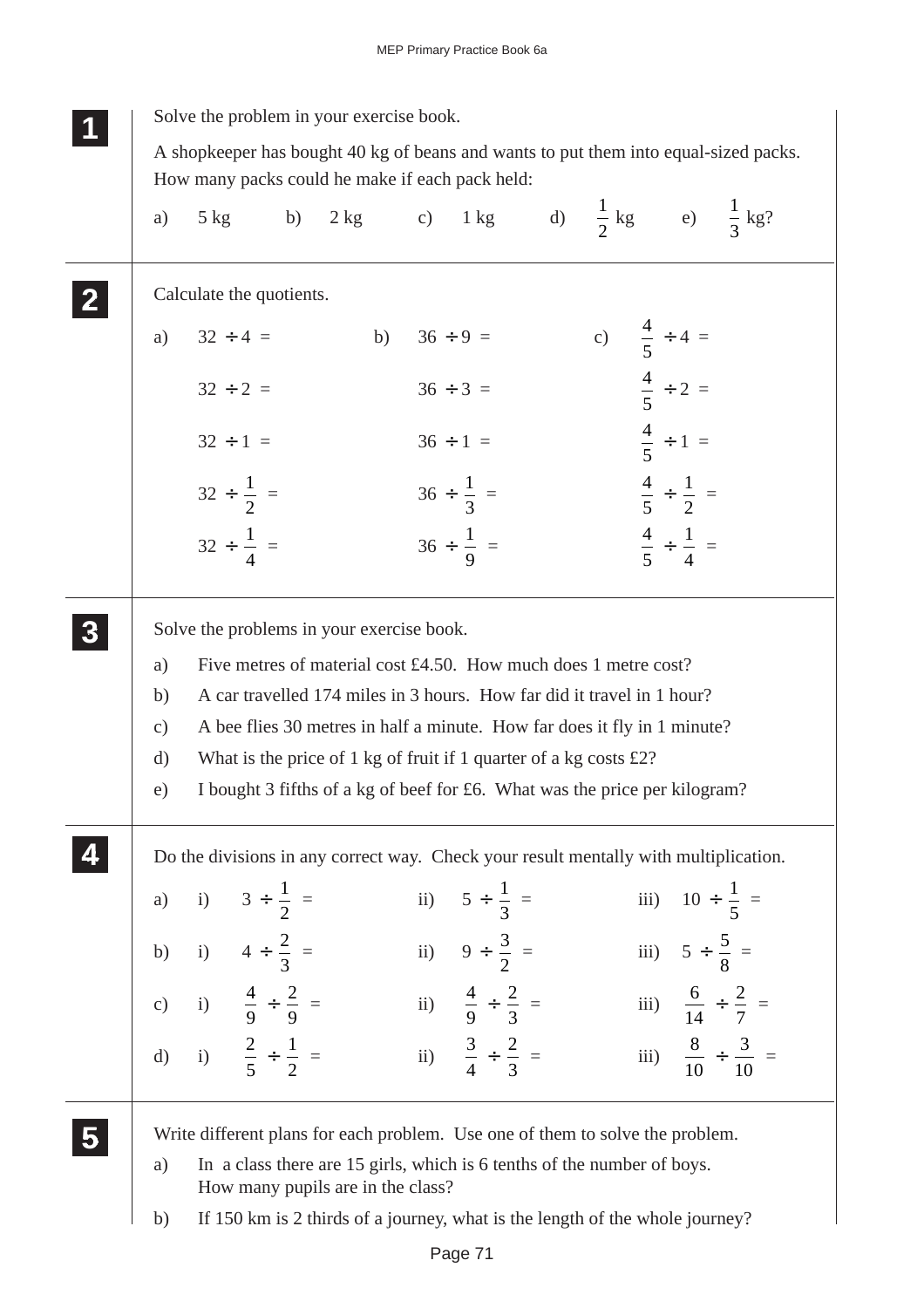|               |                            |                  |                                                                 |      |               |      |                  |                |                   | Calculate the quotients. Notice how the quotient changes and follow the pattern.                                                                   |                  |     |     |  |
|---------------|----------------------------|------------------|-----------------------------------------------------------------|------|---------------|------|------------------|----------------|-------------------|----------------------------------------------------------------------------------------------------------------------------------------------------|------------------|-----|-----|--|
| a)            |                            | $45 \div 100 =$  |                                                                 |      |               |      | b)               | $2.4 \div 4 =$ |                   |                                                                                                                                                    |                  |     |     |  |
|               |                            | $45 \div 10 =$   |                                                                 |      |               |      |                  | $2.4 \div 2 =$ |                   |                                                                                                                                                    |                  |     |     |  |
|               |                            | $45 \div 1 =$    |                                                                 |      |               |      |                  | $2.4 \div 1 =$ |                   |                                                                                                                                                    |                  |     |     |  |
|               |                            | $45 \div 0.1 =$  |                                                                 |      |               |      |                  |                | $2.4 \div 0.5 =$  |                                                                                                                                                    |                  |     |     |  |
|               |                            | $45 \div 0.01 =$ |                                                                 |      |               |      |                  |                | $2.4 \div 0.25 =$ |                                                                                                                                                    |                  |     |     |  |
|               |                            |                  | Calculate the whole quantity in two ways in your exercise book. |      |               |      |                  |                |                   |                                                                                                                                                    |                  |     |     |  |
| a)            |                            |                  | Use the given fraction.                                         |      |               |      |                  |                |                   |                                                                                                                                                    |                  |     |     |  |
|               |                            |                  |                                                                 |      |               |      |                  |                |                   | i) $\frac{4}{5}$ of a mass is 200 kg ii) $\frac{7}{10}$ of an area is 3.5 km <sup>2</sup>                                                          |                  |     |     |  |
|               | iii)                       |                  | $\frac{135}{100}$ of an amount of money is £1012.50             |      |               |      |                  |                |                   |                                                                                                                                                    |                  |     |     |  |
| b)            |                            |                  |                                                                 |      |               |      |                  |                |                   | Convert the given fraction to a decimal and do the calculation again with decimals.                                                                |                  |     |     |  |
|               |                            |                  |                                                                 |      |               |      |                  |                |                   | Calculate the whole quantity from the given decimal part. Check your result.                                                                       |                  |     |     |  |
| a)            |                            |                  | 0.3 of what length is 45 cm?                                    |      |               |      |                  |                |                   |                                                                                                                                                    |                  |     |     |  |
| b)            |                            |                  |                                                                 |      |               |      |                  |                |                   | 0.85 of the mass of a box is 3.4 kg. What is the mass of the box?                                                                                  |                  |     |     |  |
| $\mathbf{c})$ |                            |                  |                                                                 |      |               |      |                  |                |                   | Mike invested some money. After 1 year his investment was worth £334.80,<br>which was 1.08 of the original amount. How much money did Mike invest? |                  |     |     |  |
|               |                            |                  |                                                                 |      |               |      |                  |                |                   | Calculate the quotients (to 2 decimal digits). Check your results with a calculator.                                                               |                  |     |     |  |
| a)            | $\mathbf{i}$               |                  | $5.3 \div 0.4$                                                  |      | $\mathbf{ii}$ |      | $15 \div 0.9$    |                |                   | iii)                                                                                                                                               | $44.8 \div 0.56$ |     |     |  |
| b)            | i)                         |                  | $27.2 \div 8.5$                                                 |      | $\ddot{i}$ )  |      | $2.924 \div 3.4$ |                |                   | iii)                                                                                                                                               | $22.2 \div 99.9$ |     |     |  |
|               |                            |                  |                                                                 |      |               |      |                  |                |                   | Find a rule. Complete the table. Write the rule in different ways.                                                                                 |                  |     |     |  |
| a)            |                            |                  |                                                                 |      |               |      |                  |                |                   |                                                                                                                                                    |                  |     | 1.2 |  |
|               |                            |                  |                                                                 |      |               |      |                  |                |                   |                                                                                                                                                    |                  | 0.3 |     |  |
|               |                            | $b =$            |                                                                 |      |               |      | $a =$            |                |                   |                                                                                                                                                    |                  |     |     |  |
| b)            | $\boldsymbol{\mathcal{X}}$ | 8.4              | 6.3                                                             | 3.15 |               | 4.41 | 10.5             |                |                   | $-42$                                                                                                                                              | $0 \rightarrow$  |     |     |  |
|               | $\mathbf{y}$               | $\overline{4}$   | $\overline{3}$                                                  | 1.5  |               |      |                  | 15             | 4.5               |                                                                                                                                                    |                  | 0.3 |     |  |
|               |                            | $y =$            |                                                                 |      |               |      | $x =$            |                |                   |                                                                                                                                                    |                  |     |     |  |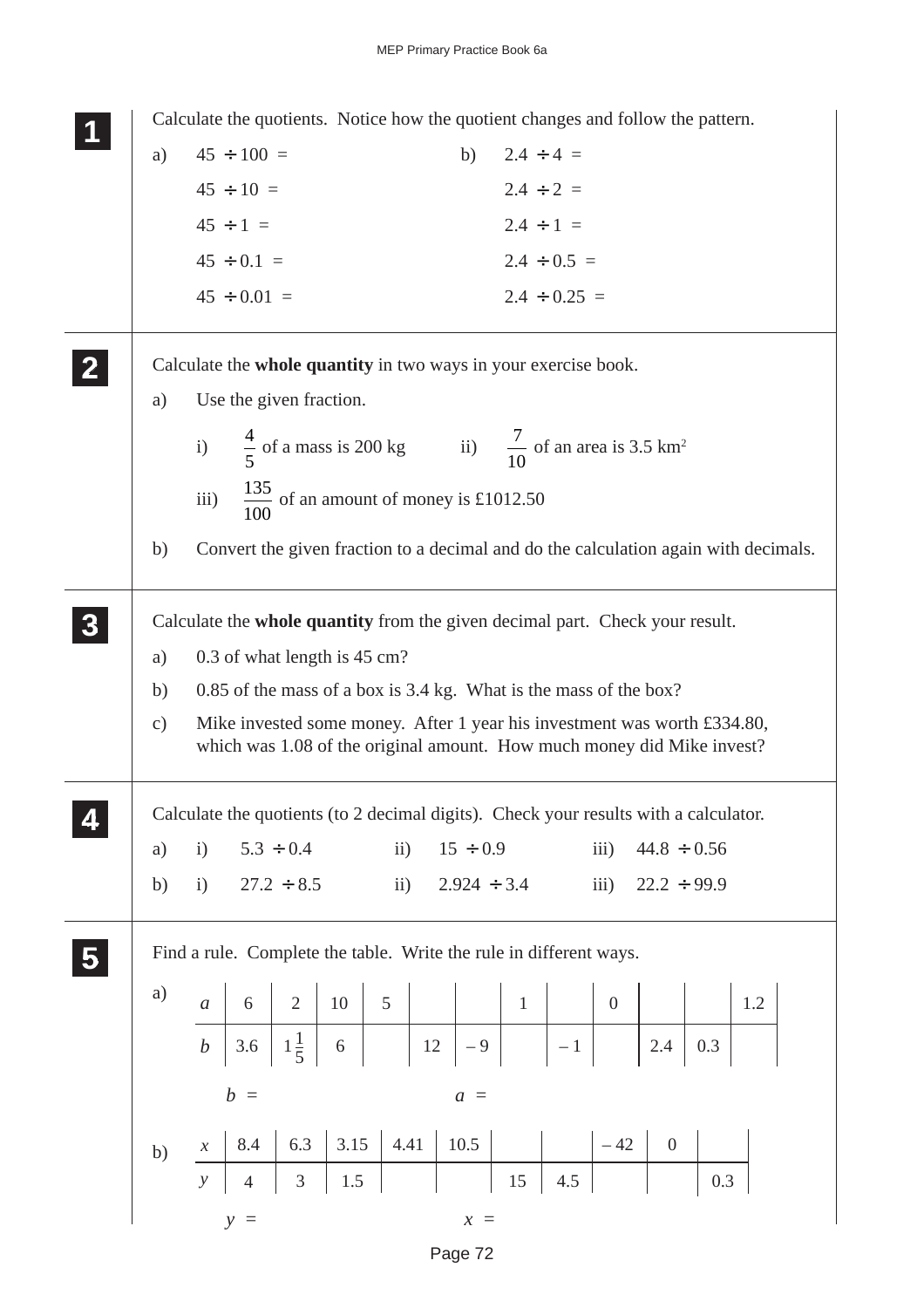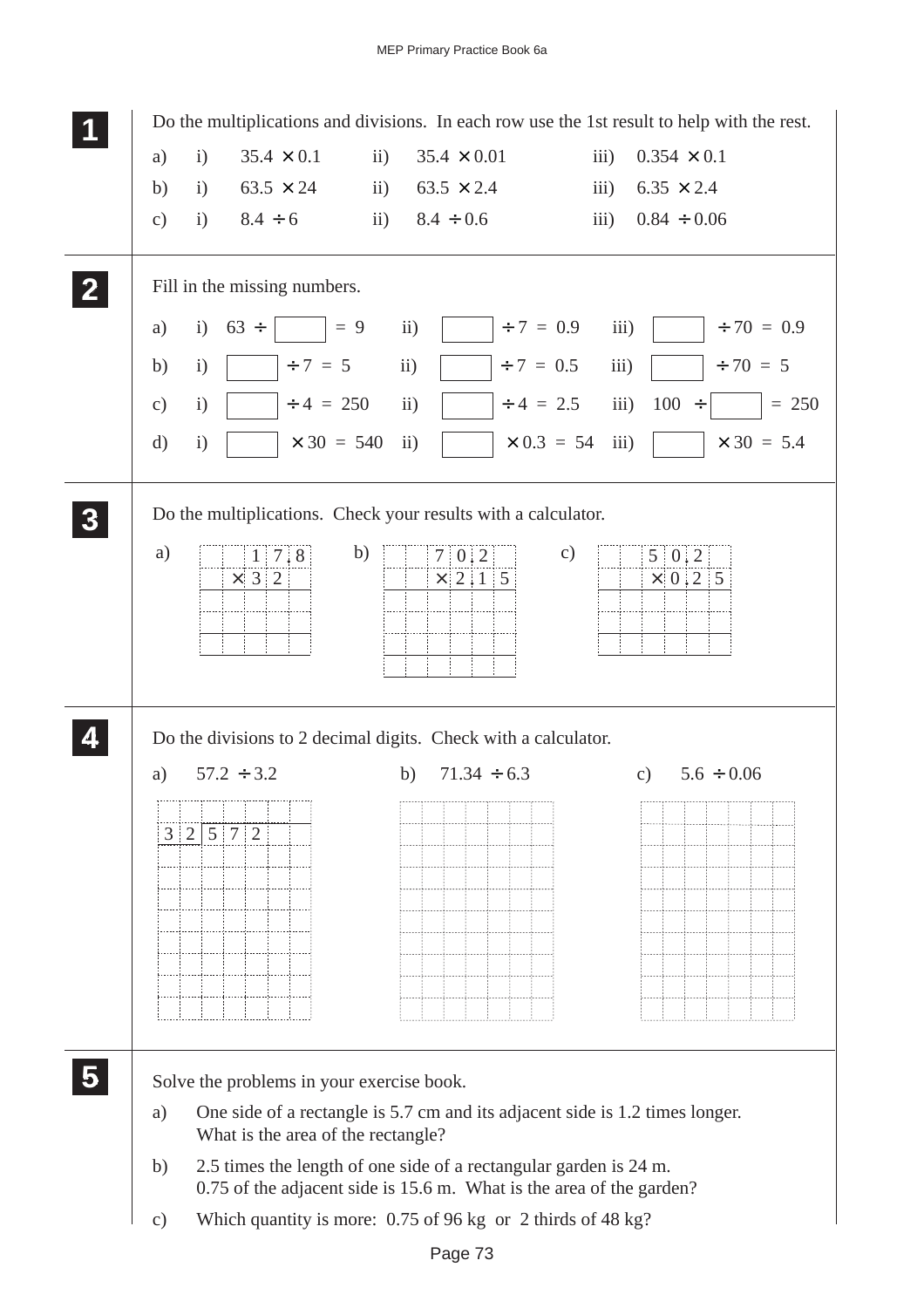| Solve the problems in your exercise book.                                                                                       |
|---------------------------------------------------------------------------------------------------------------------------------|
| The product of two numbers is 367.2. One of the numbers is 3.6.<br>a)<br>What is the other number?                              |
| The area of a rectangle is 304 $\frac{1}{5}$ m <sup>2</sup> . The length of one of the sides is $3\frac{3}{5}$ m.<br>b)         |
| What is the length of the adjacent side?                                                                                        |
| In your exercise book, calculate these parts of 560 km <sup>2</sup> .                                                           |
| a) $\frac{3}{4}$ b) $1\frac{3}{5}$ c) 0.52 d)<br>48%                                                                            |
| Write an operation to calculate the whole quantity if:                                                                          |
| a) $\frac{4}{5}$ of it is 48 kg $\ldots$ $\ldots$ $\ldots$ $\ldots$ $\ldots$ $\ldots$                                           |
|                                                                                                                                 |
| 1.6 of it is 50 tonnes<br>$\mathbf{c})$                                                                                         |
| 96% of it is 33.6 g<br>d)                                                                                                       |
| Solve the problems in your exercise book. Write an equation first.                                                              |
| a) A is $\frac{5}{6}$ of $12\frac{2}{5}$ kg. 2.5 of B is $25\frac{5}{6}$ kg. Which is more, A or B?                             |
| b) $\frac{3}{5}$ of x is 60, x = ? c) 0.75 of y is 60, y = ? d) z is 0.4 of 60, z = ?                                           |
| Do the calculations in your exercise book.                                                                                      |
| a) $\left(17\frac{3}{4} + 29\frac{4}{5}\right) \div \frac{3}{7}$<br>b) $(6.7 + 3.2) \div \frac{9}{11}$                          |
| $35.22 - 4 \times 3.15 + 0.75 \div 3$<br>d) $3.71 + (10.29 \div 7 - 0.25) \times 8$<br>$\mathcal{C}$ )                          |
| Solve the problems in your exercise book.                                                                                       |
| The sum of two numbers is $18\frac{1}{2}$ . The first number is 4 times the second number.<br>a)                                |
| What are the two numbers?                                                                                                       |
| The difference between two numbers is 18.5. The larger number is 6 times the<br>b)<br>smaller number. What are the two numbers? |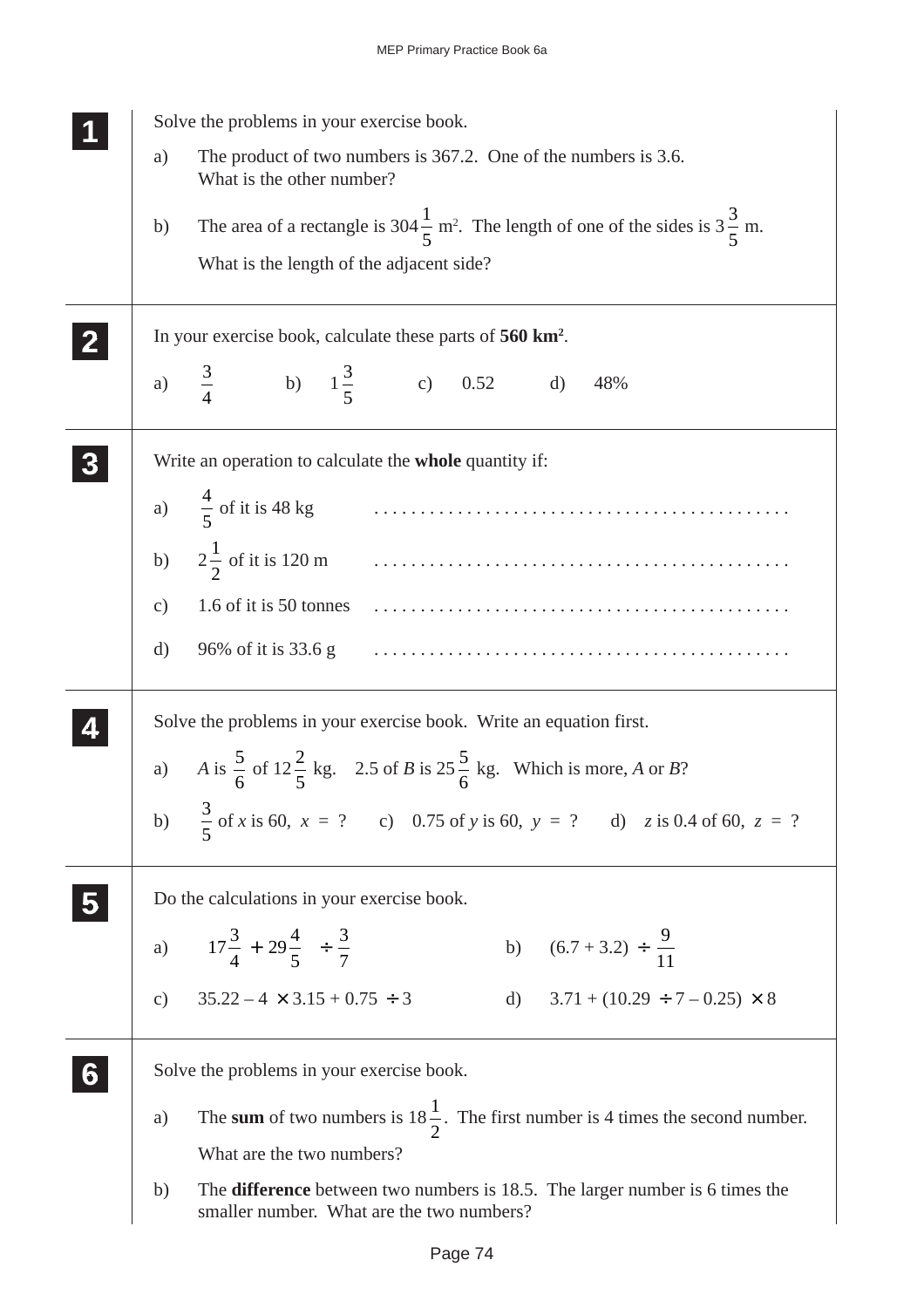**1 11**

**<sup>11</sup>** A shopkeeper has bought 24 kg of mixed sweets and wants to put them into equal-sized packs. How many packs could be made if each pack held:

|                                 | a) 2 kg b) 1 kg c) $\frac{1}{2}$ kg d) $\frac{1}{3}$ kg e) $\frac{1}{4}$ kg f) $\frac{1}{5}$ kg g) $\frac{1}{10}$ kg?                |                                                                                              |
|---------------------------------|--------------------------------------------------------------------------------------------------------------------------------------|----------------------------------------------------------------------------------------------|
| Calculate the quotients.        |                                                                                                                                      |                                                                                              |
| $40 \div 4 =$<br>a)             | b) $45 \div 9 =$                                                                                                                     | c) $\frac{3}{5} \div 9 =$                                                                    |
| $40 \div 2 =$                   | $45 \div 3 =$                                                                                                                        | $\frac{3}{5} \div 3 =$                                                                       |
| $40 \div 1 =$                   | $45 \div 1 =$                                                                                                                        | $\frac{3}{5} \div 1 =$                                                                       |
| $40 \div \frac{1}{2}$ =         | $45 \div \frac{1}{3}$ =                                                                                                              | $rac{3}{5} \div \frac{1}{3} =$                                                               |
| $40 \div \frac{1}{4}$ =         | $45 \div \frac{1}{9}$ =                                                                                                              | $rac{3}{5} \div \frac{1}{9} =$                                                               |
| Complete the calculations.      |                                                                                                                                      |                                                                                              |
| a)<br>$\div \frac{1}{2}$        | b)<br>$\div \frac{1}{6}$                                                                                                             | $\mathbf{c})$<br>÷                                                                           |
| $\mathfrak{S}$                  | 72                                                                                                                                   | 8<br>6                                                                                       |
| $\times$                        | $\times$                                                                                                                             | $\times$                                                                                     |
|                                 |                                                                                                                                      | Do the multiplications and divisions. Use the first result in each row to work out the rest. |
| $27.8 \times 0.1 =$<br>a)       | $27.8 \times 0.001 =$                                                                                                                | $2.78 \times 0.01 =$                                                                         |
| $42.5 \times 12 =$<br>b)        | $4.25 \times 1.2 =$                                                                                                                  | $425 \times 0.12 =$                                                                          |
| $7.8 \div 6 =$<br>$\mathbf{c})$ | $7.8 \div 0.6 =$                                                                                                                     | $0.78 \div 0.06 =$                                                                           |
|                                 | Solve these problems in your exercise book.                                                                                          |                                                                                              |
| a)<br>adjacent side?            | One side of a rectangle is 6.5 cm. Its area is $20.8 \text{ cm}^2$ . What is the length of the                                       |                                                                                              |
| b)                              | One side of a rectangle is 6.5 cm. Its perimeter is 19.4 cm. What is its area?                                                       |                                                                                              |
| $\mathbf{c})$                   | 1.5 times the length of one side of a rectangular lawn is 7.2 m. 60% of the<br>adjacent side is 3.3 m. What is the area of the lawn? |                                                                                              |
|                                 | The sum of two numbers is 12.8. The first number is one third<br>of the second number. What are the two numbers?                     |                                                                                              |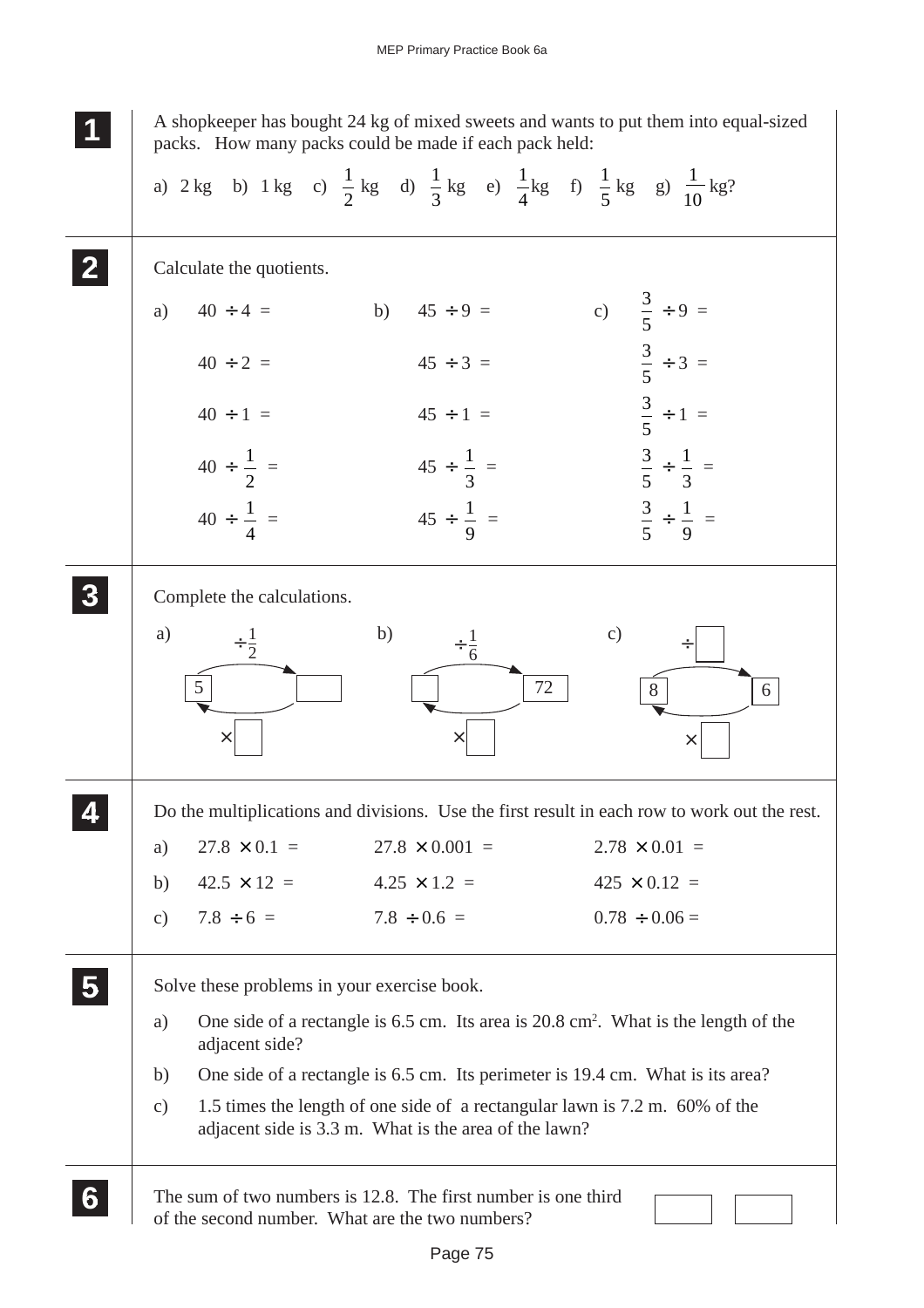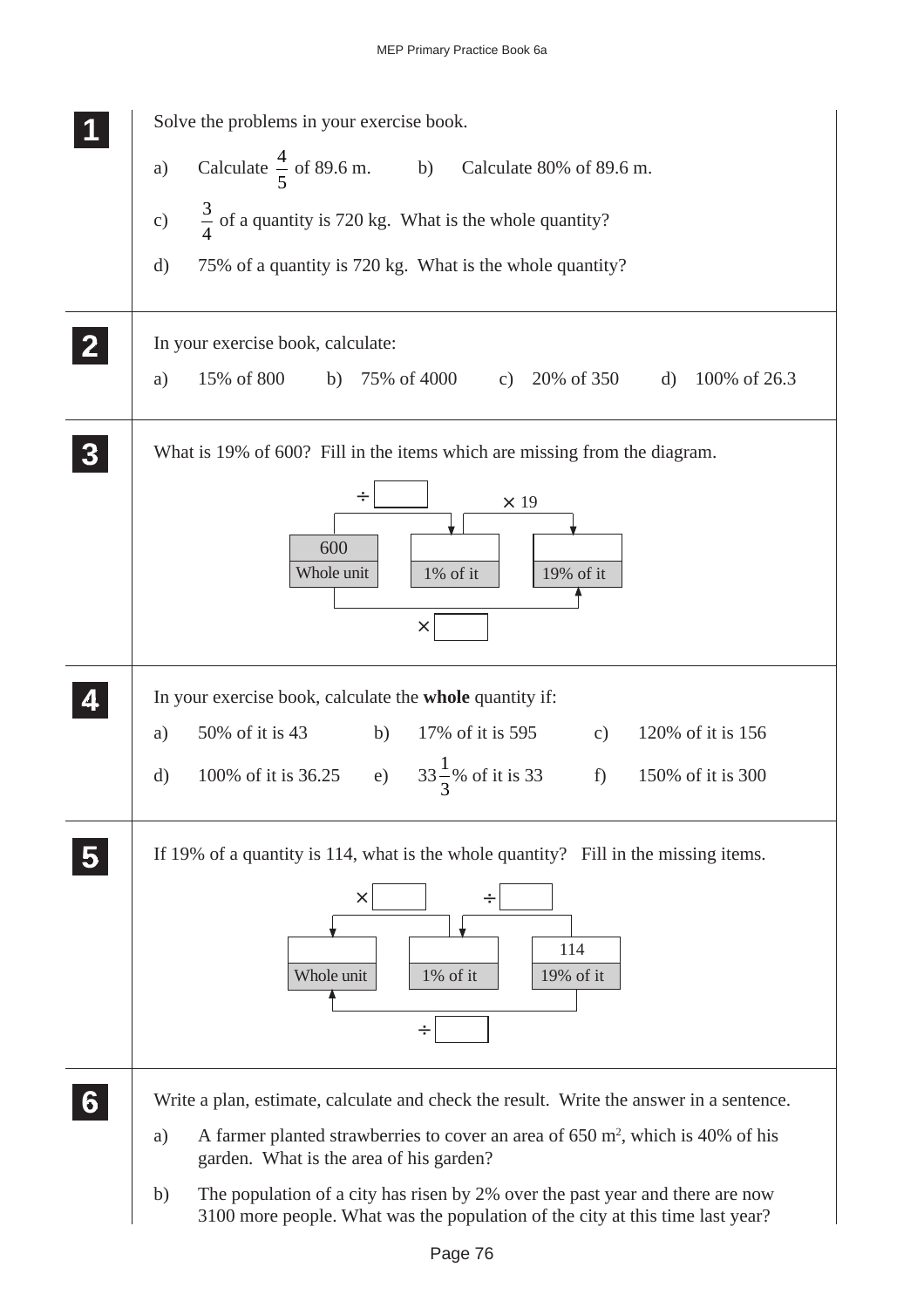| in kg<br>160<br>in g<br>Complete the table to show the different percentages of 0.5 km in km and metres.<br>$0.5$ km<br>50%<br>100%<br>1%<br>5%<br>10%<br>25%<br>75%<br>125%<br>in km<br>0.5<br>in m<br>Complete the table to show the different percentages of a right angle, a straight angle<br>and a <b>whole</b> angle (in $\circ$ ).<br>Angle<br>1%<br>5%<br>10%<br>25%<br>50%<br>70%<br>90%<br>100%<br>Right<br>Straight<br>Whole<br>Write the whole length in the table if $3.5$ m is the given percentage.<br>100%<br>10%<br>20%<br>25%<br>50%<br>If $3.5$ m is:<br>2%<br>$1\%$<br>4%<br>5%<br>the whole<br>350 m<br>length is:<br>Solve the problems in your exercise book. Estimate, calculate and check each result.<br>How much does Mr. Smith earn per month if £3599 goes into his bank account<br>a)<br>after 41% has been deducted in taxes from his gross income?<br>Mr. Smith spends 60% of his net income on household bills and food.<br>b)<br>How much does he have left each month to spend on other things?<br>Mr. Smith saves 25% of the money he has left each month (after paying his<br>$\mathbf{c})$<br>household bills and food) for his family's yearly holiday.<br>How much does he save each year for the family holiday?<br>The original price of a holiday was increased by 25% and its new price is £960.<br>$\rm d)$ | 160 kg | 1% | 5% | 10% | 25% | 50% | 75% | 100% | 125% |      |
|-----------------------------------------------------------------------------------------------------------------------------------------------------------------------------------------------------------------------------------------------------------------------------------------------------------------------------------------------------------------------------------------------------------------------------------------------------------------------------------------------------------------------------------------------------------------------------------------------------------------------------------------------------------------------------------------------------------------------------------------------------------------------------------------------------------------------------------------------------------------------------------------------------------------------------------------------------------------------------------------------------------------------------------------------------------------------------------------------------------------------------------------------------------------------------------------------------------------------------------------------------------------------------------------------------------------------------------------------------------|--------|----|----|-----|-----|-----|-----|------|------|------|
|                                                                                                                                                                                                                                                                                                                                                                                                                                                                                                                                                                                                                                                                                                                                                                                                                                                                                                                                                                                                                                                                                                                                                                                                                                                                                                                                                           |        |    |    |     |     |     |     |      |      |      |
|                                                                                                                                                                                                                                                                                                                                                                                                                                                                                                                                                                                                                                                                                                                                                                                                                                                                                                                                                                                                                                                                                                                                                                                                                                                                                                                                                           |        |    |    |     |     |     |     |      |      |      |
|                                                                                                                                                                                                                                                                                                                                                                                                                                                                                                                                                                                                                                                                                                                                                                                                                                                                                                                                                                                                                                                                                                                                                                                                                                                                                                                                                           |        |    |    |     |     |     |     |      |      |      |
|                                                                                                                                                                                                                                                                                                                                                                                                                                                                                                                                                                                                                                                                                                                                                                                                                                                                                                                                                                                                                                                                                                                                                                                                                                                                                                                                                           |        |    |    |     |     |     |     |      |      |      |
|                                                                                                                                                                                                                                                                                                                                                                                                                                                                                                                                                                                                                                                                                                                                                                                                                                                                                                                                                                                                                                                                                                                                                                                                                                                                                                                                                           |        |    |    |     |     |     |     |      |      |      |
|                                                                                                                                                                                                                                                                                                                                                                                                                                                                                                                                                                                                                                                                                                                                                                                                                                                                                                                                                                                                                                                                                                                                                                                                                                                                                                                                                           |        |    |    |     |     |     |     |      |      | 90%  |
|                                                                                                                                                                                                                                                                                                                                                                                                                                                                                                                                                                                                                                                                                                                                                                                                                                                                                                                                                                                                                                                                                                                                                                                                                                                                                                                                                           |        |    |    |     |     |     |     |      |      |      |
|                                                                                                                                                                                                                                                                                                                                                                                                                                                                                                                                                                                                                                                                                                                                                                                                                                                                                                                                                                                                                                                                                                                                                                                                                                                                                                                                                           |        |    |    |     |     |     |     |      |      |      |
|                                                                                                                                                                                                                                                                                                                                                                                                                                                                                                                                                                                                                                                                                                                                                                                                                                                                                                                                                                                                                                                                                                                                                                                                                                                                                                                                                           |        |    |    |     |     |     |     |      |      |      |
|                                                                                                                                                                                                                                                                                                                                                                                                                                                                                                                                                                                                                                                                                                                                                                                                                                                                                                                                                                                                                                                                                                                                                                                                                                                                                                                                                           |        |    |    |     |     |     |     |      |      |      |
|                                                                                                                                                                                                                                                                                                                                                                                                                                                                                                                                                                                                                                                                                                                                                                                                                                                                                                                                                                                                                                                                                                                                                                                                                                                                                                                                                           |        |    |    |     |     |     |     |      |      |      |
|                                                                                                                                                                                                                                                                                                                                                                                                                                                                                                                                                                                                                                                                                                                                                                                                                                                                                                                                                                                                                                                                                                                                                                                                                                                                                                                                                           |        |    |    |     |     |     |     |      |      |      |
|                                                                                                                                                                                                                                                                                                                                                                                                                                                                                                                                                                                                                                                                                                                                                                                                                                                                                                                                                                                                                                                                                                                                                                                                                                                                                                                                                           |        |    |    |     |     |     |     |      |      |      |
|                                                                                                                                                                                                                                                                                                                                                                                                                                                                                                                                                                                                                                                                                                                                                                                                                                                                                                                                                                                                                                                                                                                                                                                                                                                                                                                                                           |        |    |    |     |     |     |     |      |      | 150% |
|                                                                                                                                                                                                                                                                                                                                                                                                                                                                                                                                                                                                                                                                                                                                                                                                                                                                                                                                                                                                                                                                                                                                                                                                                                                                                                                                                           |        |    |    |     |     |     |     |      |      |      |
|                                                                                                                                                                                                                                                                                                                                                                                                                                                                                                                                                                                                                                                                                                                                                                                                                                                                                                                                                                                                                                                                                                                                                                                                                                                                                                                                                           |        |    |    |     |     |     |     |      |      |      |
|                                                                                                                                                                                                                                                                                                                                                                                                                                                                                                                                                                                                                                                                                                                                                                                                                                                                                                                                                                                                                                                                                                                                                                                                                                                                                                                                                           |        |    |    |     |     |     |     |      |      |      |
|                                                                                                                                                                                                                                                                                                                                                                                                                                                                                                                                                                                                                                                                                                                                                                                                                                                                                                                                                                                                                                                                                                                                                                                                                                                                                                                                                           |        |    |    |     |     |     |     |      |      |      |
|                                                                                                                                                                                                                                                                                                                                                                                                                                                                                                                                                                                                                                                                                                                                                                                                                                                                                                                                                                                                                                                                                                                                                                                                                                                                                                                                                           |        |    |    |     |     |     |     |      |      |      |
|                                                                                                                                                                                                                                                                                                                                                                                                                                                                                                                                                                                                                                                                                                                                                                                                                                                                                                                                                                                                                                                                                                                                                                                                                                                                                                                                                           |        |    |    |     |     |     |     |      |      |      |
|                                                                                                                                                                                                                                                                                                                                                                                                                                                                                                                                                                                                                                                                                                                                                                                                                                                                                                                                                                                                                                                                                                                                                                                                                                                                                                                                                           |        |    |    |     |     |     |     |      |      |      |
|                                                                                                                                                                                                                                                                                                                                                                                                                                                                                                                                                                                                                                                                                                                                                                                                                                                                                                                                                                                                                                                                                                                                                                                                                                                                                                                                                           |        |    |    |     |     |     |     |      |      |      |
|                                                                                                                                                                                                                                                                                                                                                                                                                                                                                                                                                                                                                                                                                                                                                                                                                                                                                                                                                                                                                                                                                                                                                                                                                                                                                                                                                           |        |    |    |     |     |     |     |      |      |      |
|                                                                                                                                                                                                                                                                                                                                                                                                                                                                                                                                                                                                                                                                                                                                                                                                                                                                                                                                                                                                                                                                                                                                                                                                                                                                                                                                                           |        |    |    |     |     |     |     |      |      |      |
|                                                                                                                                                                                                                                                                                                                                                                                                                                                                                                                                                                                                                                                                                                                                                                                                                                                                                                                                                                                                                                                                                                                                                                                                                                                                                                                                                           |        |    |    |     |     |     |     |      |      |      |
|                                                                                                                                                                                                                                                                                                                                                                                                                                                                                                                                                                                                                                                                                                                                                                                                                                                                                                                                                                                                                                                                                                                                                                                                                                                                                                                                                           |        |    |    |     |     |     |     |      |      |      |
|                                                                                                                                                                                                                                                                                                                                                                                                                                                                                                                                                                                                                                                                                                                                                                                                                                                                                                                                                                                                                                                                                                                                                                                                                                                                                                                                                           |        |    |    |     |     |     |     |      |      |      |
|                                                                                                                                                                                                                                                                                                                                                                                                                                                                                                                                                                                                                                                                                                                                                                                                                                                                                                                                                                                                                                                                                                                                                                                                                                                                                                                                                           |        |    |    |     |     |     |     |      |      |      |
|                                                                                                                                                                                                                                                                                                                                                                                                                                                                                                                                                                                                                                                                                                                                                                                                                                                                                                                                                                                                                                                                                                                                                                                                                                                                                                                                                           |        |    |    |     |     |     |     |      |      |      |
|                                                                                                                                                                                                                                                                                                                                                                                                                                                                                                                                                                                                                                                                                                                                                                                                                                                                                                                                                                                                                                                                                                                                                                                                                                                                                                                                                           |        |    |    |     |     |     |     |      |      | 150% |
|                                                                                                                                                                                                                                                                                                                                                                                                                                                                                                                                                                                                                                                                                                                                                                                                                                                                                                                                                                                                                                                                                                                                                                                                                                                                                                                                                           |        |    |    |     |     |     |     |      |      |      |
|                                                                                                                                                                                                                                                                                                                                                                                                                                                                                                                                                                                                                                                                                                                                                                                                                                                                                                                                                                                                                                                                                                                                                                                                                                                                                                                                                           |        |    |    |     |     |     |     |      |      |      |
|                                                                                                                                                                                                                                                                                                                                                                                                                                                                                                                                                                                                                                                                                                                                                                                                                                                                                                                                                                                                                                                                                                                                                                                                                                                                                                                                                           |        |    |    |     |     |     |     |      |      |      |
|                                                                                                                                                                                                                                                                                                                                                                                                                                                                                                                                                                                                                                                                                                                                                                                                                                                                                                                                                                                                                                                                                                                                                                                                                                                                                                                                                           |        |    |    |     |     |     |     |      |      |      |
|                                                                                                                                                                                                                                                                                                                                                                                                                                                                                                                                                                                                                                                                                                                                                                                                                                                                                                                                                                                                                                                                                                                                                                                                                                                                                                                                                           |        |    |    |     |     |     |     |      |      |      |
|                                                                                                                                                                                                                                                                                                                                                                                                                                                                                                                                                                                                                                                                                                                                                                                                                                                                                                                                                                                                                                                                                                                                                                                                                                                                                                                                                           |        |    |    |     |     |     |     |      |      |      |
|                                                                                                                                                                                                                                                                                                                                                                                                                                                                                                                                                                                                                                                                                                                                                                                                                                                                                                                                                                                                                                                                                                                                                                                                                                                                                                                                                           |        |    |    |     |     |     |     |      |      |      |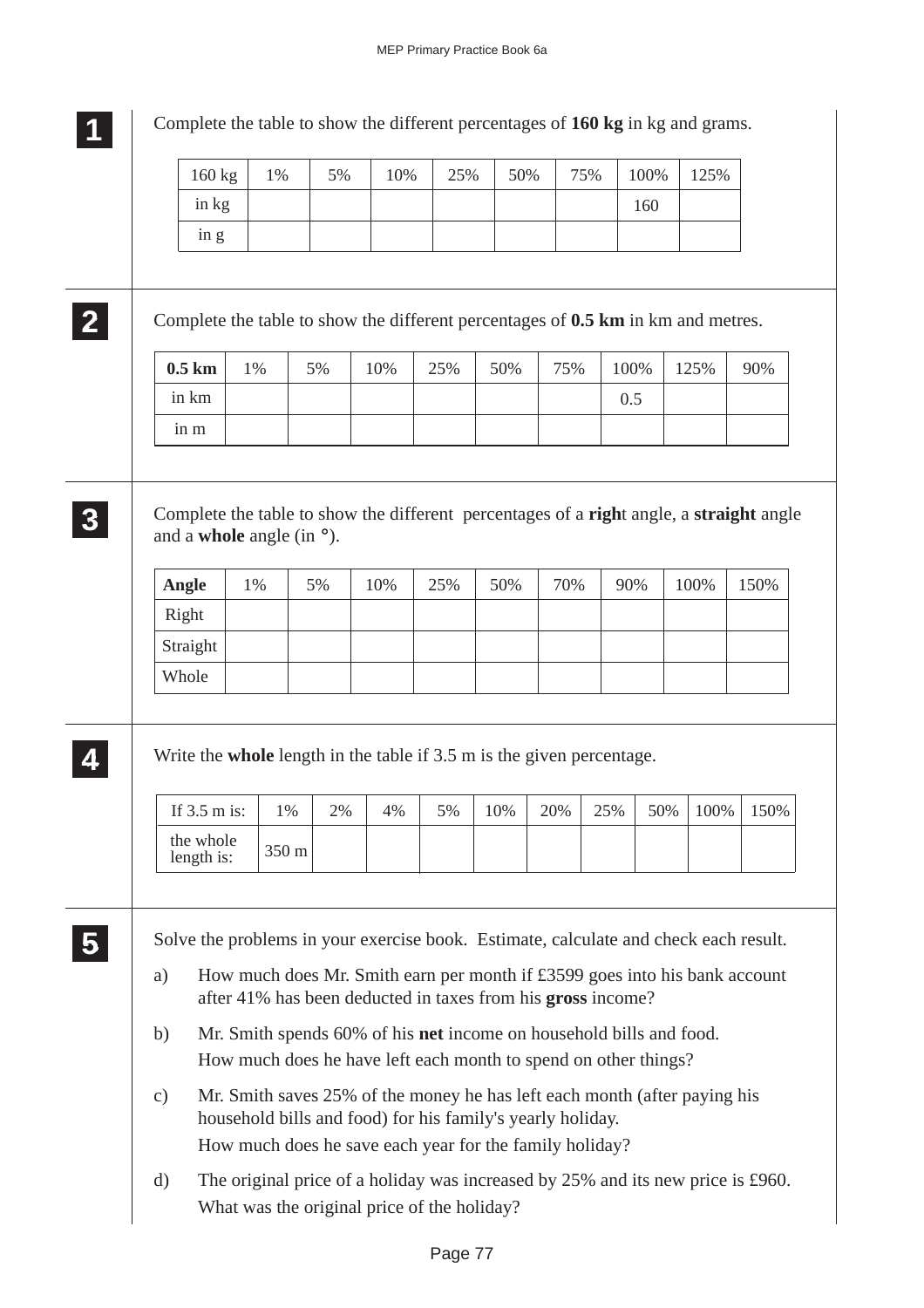Write a plan. Estimate, calculate and check the result. Write the answer as a sentence. a) 10% of an amount is £142.80. What is 93% of the same amount? b) I am thinking of a number.  $1\frac{3}{5}$ 5 of my number is  $15\frac{7}{15}$ . What is  $2\frac{1}{4}$ 4 times my number? The mass of a solid object is  $144.5$  g and its volume is  $17 \text{ cm}^3$ . a) What is the mass of  $1 \text{ cm}^3$  of the material from which the object is made? b) What is the mass of  $1 \text{ m}^3$  of the same material? In the *2003 Athletics World Championship* in Paris, **Felix Sanchez** (from the Dominican Republic) won the 400 m men's hurdles in a time of 47.25 seconds. a) **Joey Woody** (from the USA) came second. His time was 1.0197 of the winner's time. What was Joey Woody's time? b) **Periklis Iakovakis** (from Greece) was third in a time of 48.24 seconds. What percentage was this of the winner's time? On the 1st of September 2003, these exchange rates were shown on teletext. Fill in the missing rates. Use a calculator. **Key:**  $\pounds = \text{GBP}$  (British Pound),  $\epsilon = \text{Euro}$ ,  $\hat{\pmb{\xi}} = \text{USD}$  ( Dollar),  $JPY = Japanese$  Yen,  $CHF = Swiss$  Franc,  $SEK = Swedish$  Krona  $f1 = 1.429 \t{5}$   $1\text{ s} = f$   $1 \text{ JPY} = f$ £1 = 1.567 \$ 1\$ =  $\in$  1 JPY =  $\in$ £1 = 2.196 CHF 1\$ = CHF 1 JPY = \$ £1 = 13.111 SEK 1\$ =  $S$ EK 1 JPY =  $C$ HF  $£1 = 182.695$  JPY  $1\text{S} =$  JPY  $1$  JPY  $=$  SEK a) A factory smelts iron from iron ore. Iron makes up only 62% of iron ore. How much iron can the factory smelt from 25.7 tonnes of iron ore? b) i) The original price of a machine was £700. The shop reduced the price by 10%, then cut the reduced price by 20%. What does the machine cost now? ii) Another shop had the same machine and cut 20% off the £700 first, then cut 10% off the reduced price. Is the machine cheaper in this shop? c) The price of a television was cut by 10%, then by 10% of the reduced price. The television now costs £243. What was its original price? **1 11 11 2 22 22 3 33 33 33 4 44 44 5 55 55**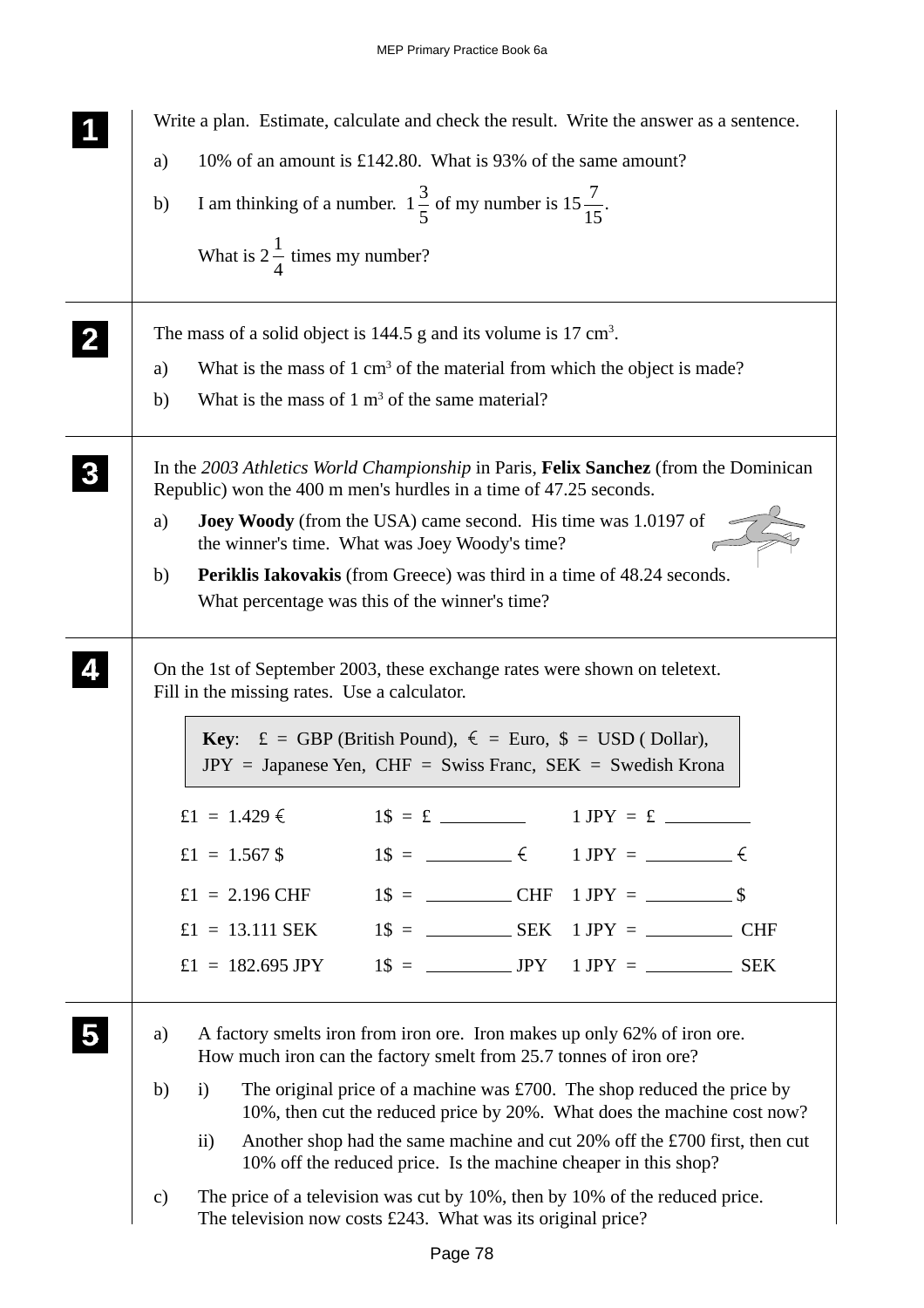|               | Practise addition and subtraction.                                                                                                                         |
|---------------|------------------------------------------------------------------------------------------------------------------------------------------------------------|
|               | a) i) $\frac{5}{9} + \frac{2}{9} =$ ii) $\frac{8}{15} - \frac{3}{15} =$ iii) $4\frac{3}{7} + 2\frac{5}{7} =$ iv) $3\frac{2}{11} - 1\frac{5}{11} =$         |
|               | b) i) $\frac{3}{4} + \frac{2}{3} =$ ii) $\frac{5}{6} - \frac{3}{4} =$ iii) $2\frac{7}{9} + 3\frac{1}{2} =$ iv) $4\frac{3}{8} - 2\frac{1}{4} =$             |
| $\mathbf{c})$ | i) $0.5 + 0.2 =$ ii) $1.8 - 0.7 =$<br>iii) $12.3 + 5.86 =$ iv) $4.23 - 1.6 =$                                                                              |
|               | Practise multiplication and division.                                                                                                                      |
|               | a) i) $\frac{4}{3} \times 5 =$ ii) $14 \times \frac{2}{7} =$ iii) $\frac{4}{3} \div 5 =$ iv) $\frac{8}{9} \div 4 =$                                        |
|               | b) i) $1\frac{3}{4} \times 3 =$ ii) $12 \times 4\frac{2}{5} =$ iii) $1\frac{1}{8} \div 3 =$ iv) $2\frac{5}{8} \div 5 =$                                    |
|               | c) i) $0.6 \times 4 =$ ii) $0.6 \div 4 =$<br>iii) $2.7 \div 3 =$<br>iv) $2.7 \times 3 =$                                                                   |
|               | d) i) $\frac{4}{5} \times \frac{1}{2} =$ ii) $\frac{4}{5} \div \frac{1}{2} =$ iii) $\frac{6}{5} \times \frac{5}{8} =$ iv) $\frac{6}{5} \div \frac{5}{8} =$ |
|               | e) i) $3 \div \frac{4}{5} =$ ii) $2\frac{1}{5} \times 5\frac{1}{2} =$ iii) $9 \div 3\frac{2}{3} =$ iv) $5\frac{1}{7} \div 3\frac{5}{14} =$                 |
| f             | i) $0.8 \times 0.3 =$ ii) $2.4 \div 0.3 =$<br>iii) $11.4 \times 0.7 =$<br>iv) $0.84 \div 1.2 =$                                                            |
| a)            | Calculate: $\left(14\frac{3}{4} - 9\frac{4}{5}\right) \div 1\frac{1}{7}$ =                                                                                 |
| b)            | Which decimal is an equal distance from both $-2\frac{1}{2}$ and $\frac{1}{2}$ on the number line?                                                         |
|               | c) What is the price of 1 kg of apples if the price of $2\frac{1}{2}$ kg is £3.20?                                                                         |
| d)            | Linda had £500 in her bank account. She spent 18% of it.<br>How much money does she have left?                                                             |
| a)            | I had £2000. First I spent 2 fifths of it, then I spent 3 quarters of what was left.<br>How much money do I have now?                                      |
| b)            | The sum of 1 third of my money and half of my money is £1400.<br>How much money do I have?                                                                 |
| $\mathbf{c})$ | Two thirds of my money is the same as 3 quarters of Joe's money.<br>If Joe has £2400, how much do I have?                                                  |
|               | Solve the equations.                                                                                                                                       |
|               | a) $1\frac{2}{5} + x = 4$<br>b) $y-2.91 = 3.3$ c) $u \times \frac{2}{3} = 1\frac{3}{4}$                                                                    |
|               | d) $v \div 1.5 = 6.3$<br>e) $4\frac{1}{5} \div t = 6\frac{2}{5}$<br>f) $2 \times z + 3 \times z = 12.5$                                                    |

Page 79